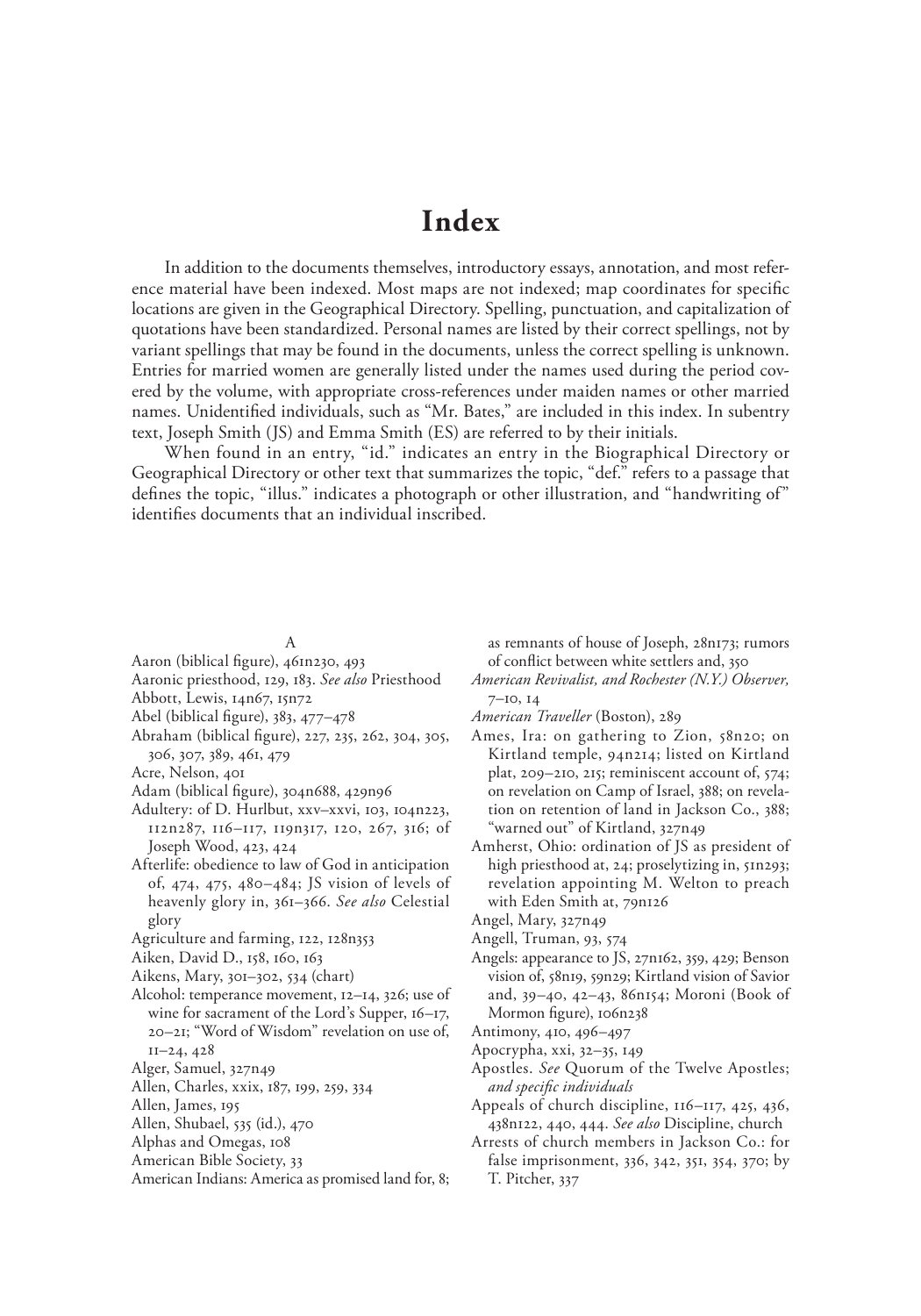- "Articles and Covenants": on licenses, 463; on ordination, 78, 79; priesthood hierarchy outlined in, 61n35
- Atchison, David Rice: id., 536; as captain of militia, 468, 470–471; as lawyer representing Missouri church members, 333, 348n149, 407n19 Atiya, Aziz Y., 93
- Atonement. *See* Jesus Christ
- Authority, 423, 424. *See also* Priesthood; *and specific priesthood offices*

Avery, Charles, 19n100

Avon, N.Y., 515 (id.), 361, 462n238, 484–487

#### B

#### Babbitt, Erastus, 447

- Badlam, Alexander, Sr., 536 (id.), 329, 331
- Bailey, Joshua, 152
- Bailey, Lydia Goldthwaite (later McClellan), 552 (id.), 323, 359
- Bailey, Mary (later Smith), 152n447, 294, 295n635, 534 (chart)

Baldwin, Wheeler, 66n64

- Ball, Joseph, 294
- Baptism: in classification of scriptures project, 184; of Free Will Baptists in Benson, 57; in Geneseo, 361; in Mount Pleasant, 323, 355; in New Portage, 425; rebaptism, 61n32, 173; in Saco, 451 *Baptism of specific individuals:* G. Boosinger, 169; Jared Carter, 57; John Carter, 57; E. Chase, 294n634; J. Greene, 467n258; H. Howe, 329n61; V. Jaques, 288; E. Landon, 361; L. McClellan, 323, 359; J. Murdock, 4; Eleazer Nickerson, 323, 355; F. Nickerson, 321; H. Nickerson, 321n23; M. Nickerson, 323, 355; A. Perry, 487n320; N. G. Rigdon, 151; Eden Smith, 169, 173; E. B. Smith, 169; John Smith (no relation to JS), 169; John Smith (uncle of JS), 302; Silas Smith, 302;
- E. Stevenson, 422n64; M. Welton, 169
- Baptist Church, Benson, Vt., 57
- Barber, Andrew, 352, 353, 354n172, 386
- Barker, William, 328, 331
- Barney, Royal, Jr., 214
- Bassett, Heman, 326
- Bates, Mr., 74
- Battle of the Blue, 334, 336, 339–341, 351–354, 352 (illus.), 369–371
- Beebe, Calvin, 66n64
- Beman (Beaman), Alvah, 536 (id.), 487
- Benson, Vt.: id., 515; gathering to Zion, interest in, 58, 61–62; migrations to Ohio and Missouri from, 59, 61–62; JS and F. Williams letter of guidance for church in, xx, 56–64; visions received in, xx, 58, 59–61, 63
- Bent, Samuel, 422n65, 424n74
- Benton, Thomas H., 396n441
- Bergat, George. *See* Burket, George
- Bess, Mr., 346n139

Bible: Apocrypha, xxi, 32–35, 149; Book of Abraham, 576; book of Jasher, 149; Book of Moses, 179, 180, 576; classification of scriptures project, 176–186, 181 (illus.); Gospel of John, revelations related to, 83-84, 86-88, 90n192; King James Version, 575, 576; lost books of, 34, 149; in Mormon scriptural canon, 575; "Prophecy of Enoch," 34; Revelation, John the Apostle's authorship of, 84

*JS Bible revision:* id., 576; Apocrypha not included in, xxi–xxii, 32–35; classification of scriptures project and, 178, 181 (illus.); completion of, 91n199, 154n462, 166, 167, 178, 206n272; on judicious use of earth's produce, 18; on laying down one's life, 461; letter influenced by, 5; location of work on, xix; on premortal existence of humankind, 84; publication plans for, 68, 150n430, 154, 178–179, 206n272, 229, 233, 406, 576; revelations related to, xxi–xxii, 27, 29, 32–35, 83

Bidamon, Lewis C., 92

- Big Blue River (Kansas–Missouri): id., 515; Battle of the Blue, 334, 336, 339–341, 351–354, 369–371; image of, 352 (illus.)
- Bigelow, Lucinda, 329, 331
- Billings, Titus, 536 (id.), 150
- Bishop, Gladden, 52n299, 327n49
- Bishop, Isaac H., 537 (id.), 52, 327n49
- Bishops: appeals of decisions of court of, 116; church discipline, involvement in, 61n34, 425, 436; in Jackson Co., 150, 157; E. Partridge designated as first bishop, 25, 72n95; responsible for poor, 154; temple in plat of city of Zion intended for, 128–129; N. Whitney's duties as bishop, 109
- Bissell, Benjamin, 318n8
- Black River country (Jefferson and Lewis cos., N.Y.), 488
- Blaisdell, Clarissa Nye Bachelor, 152
- Blanchard, James, 401
- Blessings, 445–446
- Boasting of church members: in Jackson Co., xxviii n45, 193, 241n422, 496n356; in Kirtland, 328
- Boggs, Lilburn W., 337, 338 (illus.), 339
- Book of Abraham, 576
- Book of Commandments (1833): id., 576; binding of, 148; copies to be sent to Kirtland, 166, 167; corresponding section numbers in editions of Doctrine and Covenants, 594–600 (chart); errors found in, 152; Michigan Territory church members' access to, 423n69; printing and publishing plans, xvii, xxix, 166, 189, 297, 406n15, 573; sales of copies of, 428; superseded by Doctrine and Covenants, 594
- *Book of Martyrs,* 385n361
- Book of Mormon: id., 575–576; consequences of rejection of, 363; copies held by G. Burket, 149;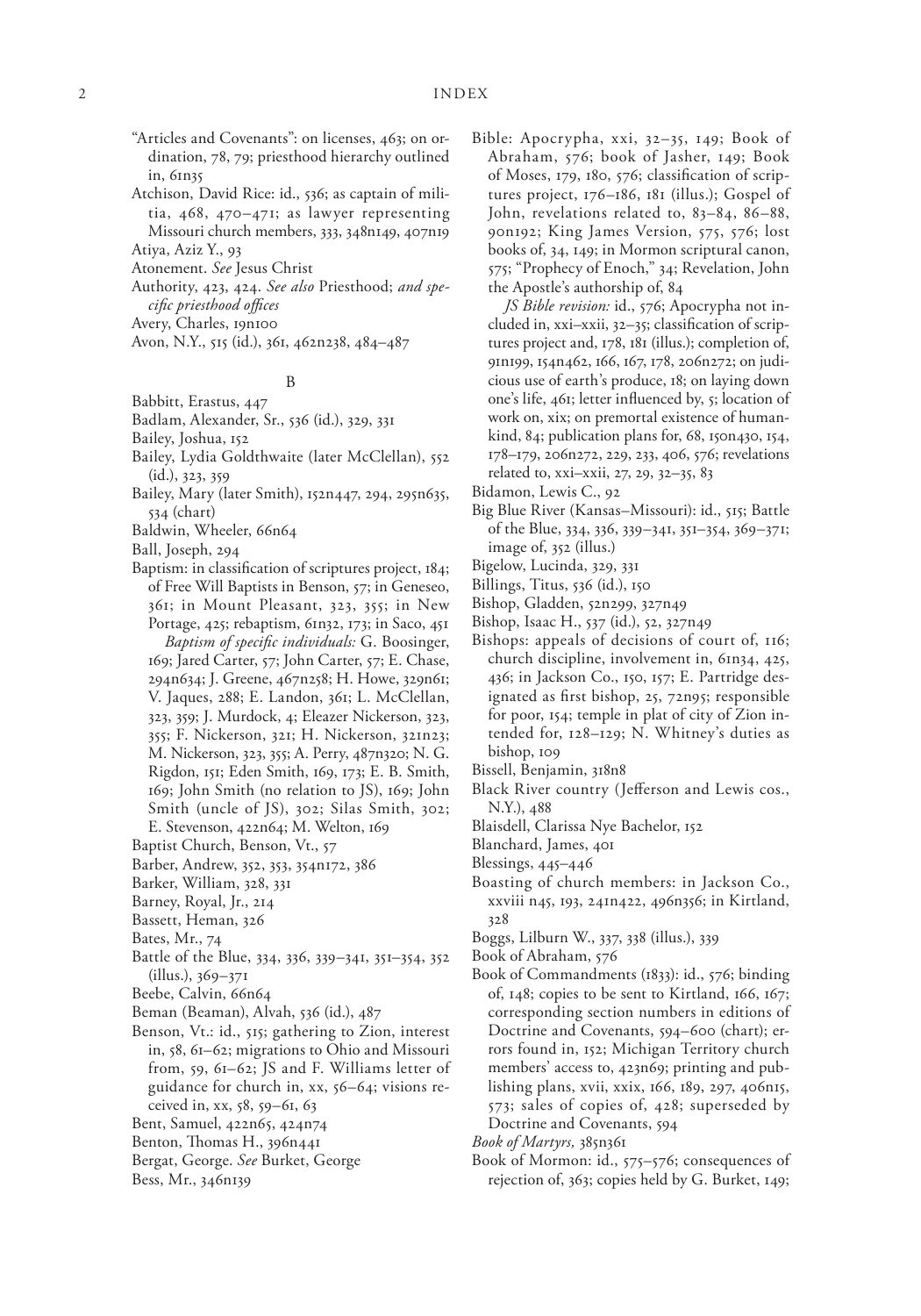Book of Mormon (*continued*)

detractors' explanations for origins of, xxvi, 260, 317, 320, 404, 405n10, 408; early copies of, 289n602; M. Harris loses manuscript pages of, 430n101; John the Apostle referenced in, 83–84; knowledge of contents before translation, 428, 430; as medium of exchange, 320n17; Missouri church members chastised for treating lightly, 266n502; on nature of Christ in relation to the Father, 86n161; "Prophecy of Enoch" and, 34; publication, 68, 149–150, 575– 576; in scriptural canon, 575; sickness, on use of herbs for treating, 18; on those who assist in work of church, 295; transgressions of JS while translating, 428, 430; whipping of H. Page over, 339n103. *See also* Gold plates

- Book of Moses, 179, 180, 576
- *Boonville (Mo.) Herald,* 340n108, 366, 367, 368, 469n269
- Boosinger, George, 169
- Booth, Ezra, 425
- Bosley, Edmund (Edmond), 537 (id.), 459, 486, 487 Boston, Mass.: establishment of branch of church

in, 288, 368; gathering from, 289, 294

- Bosworth, Joseph Bucklin, 537 (id.), 426, 431–435 Bowers, William, 194n193
- Boynton, John F., 52n295, 117n308, 118, 119n313, 451
- Brace, Mrs., 471n275
- Braden, James, 537 (id.), 79–81
- Breazeale, Hugh Lawson: id., 538; mortally wounded at Battle of the Blue, 340, 354n172, 369, 370; signatory to agreement pledging Mormons would leave Jackson Co., 194n193
- Brickyard (French farm, Kirtland, Ohio), 47, 55– 56, 108–109
- Briggs, James A., 318n8
- British and Foreign Bible Society, 33
- Broadsheet of revelation, 388, 428, 489, 492–494
- Brooks, Phebe, 90n191
- Brown, Albert, 538 (id.), 70, 71
- Brown, Harry, 487, 488
- Brown, S., 214
- Brown, William, 194n191
- Brownhelm, Ohio, 168n12
- Brownlee, William Craig, 34
- Bump, Jacob, 327n49
- Burdick, Thomas, 215, 422, 463n242, 488, 507
- Burk (Burke), John Matthias, 538 (id.), 168
- Burket, George, 538 (id.), 149, 388, 391n403
- Burnett, Stephen, 169

### C

Cahoon, Mary, 69n78

Cahoon, Reynolds: id., 538; as counselor to N. Whitney, 115n300; inheritance near temple site, 207; Kirtland temple construction and, 93, 113, 115, 426n85; listed on Kirtland plat, 210, 215; proselytizing by, 51, 295n640, 425; School of the Prophets building and, 82, 105; John Smith disciplined by, 171; spiritual experiences of, 42n258

- Cain (biblical figure), 477–478
- "Calamity of Zion." *See* Jackson Co., Mo.— Opposition to church in
- Caldwell Co., Mo., 440
- Campbell, Alexander: in J. Bosworth vision, 435; Disciples of Christ movement (Campbellites), 431, 434n110, 435n111; on temperance movement, 12n61; on traditional Christian creeds, 84; visions disregarded by, 431
- Campbell, Robert, 307n704
- Camp of Israel (Zion's Camp): id., xxxi; authorization of, 269n528; John Carter in, 59, 450; delay of construction of Kirtland temple and, 294n633; departure for Missouri, 319, 360n209, 485; Kirtland high council meeting on, 453– 457, 484; letter series affected by, 473; licenses issued to recruiters for, 463, 465, 466; recruitment of volunteers for, 362–363, 368, 450–451, 454, 458–459, 466, 484–488; report of JS to Missouri church leaders regarding, 489, 495; revelation leading to, xxxi, 389, 393–394, 450, 454, 457–463, 484–485; Sylvester Smith disciplined for comments about, 401n471; JS plan to accompany, 456–457, 462n239, 489, 495–496; travel by land rather than water, 457n202
- Canada, proselytizing in, 113, 175, 318, 320–325, 322 (map), 355–356, 449–450, 452
- Carrel, J. M., 507
- Carter, Charity, 58n20
- Carter, Gideon Hayden (Haden), 539 (id.), 63n47, 176, 321, 327n49
- Carter, Jared: id., 539; baptism of, 57; inheritance near temple site, 207; on Kirtland high council, 436, 441, 443; Kirtland temple construction and, 93, 113, 115, 426n85, 450, 451; listed on Kirtland plat, 210, 215; ordination of H. Sherwood by, 63n49; proselytizing by, 51, 57, 422n65, 450, 452; at Saco conference, 451; School of the Prophets building and, 82, 105; JS familiar with, 63n47; "warned out" of Kirtland, 327n49
- Carter, John Sims: id., 539; baptism of, 57; in Camp of Israel, 59, 450; certificates of migration issued by, 62n37; as church leader, 57–58; death of, 59; journal of, 574; on Kirtland high council, 59, 436, 438, 441, 443; migration to Kirtland, 59; proselytizing by, 450, 452; on Word of Wisdom" revelation, 452

Letter: from JS and F. Williams, xx, 56-64, 60 (illus.)

- Carter, Luman, 327n49
- Carter, Simeon: id., 540; letter asking for forgiveness and seeking unity with Kirtland church,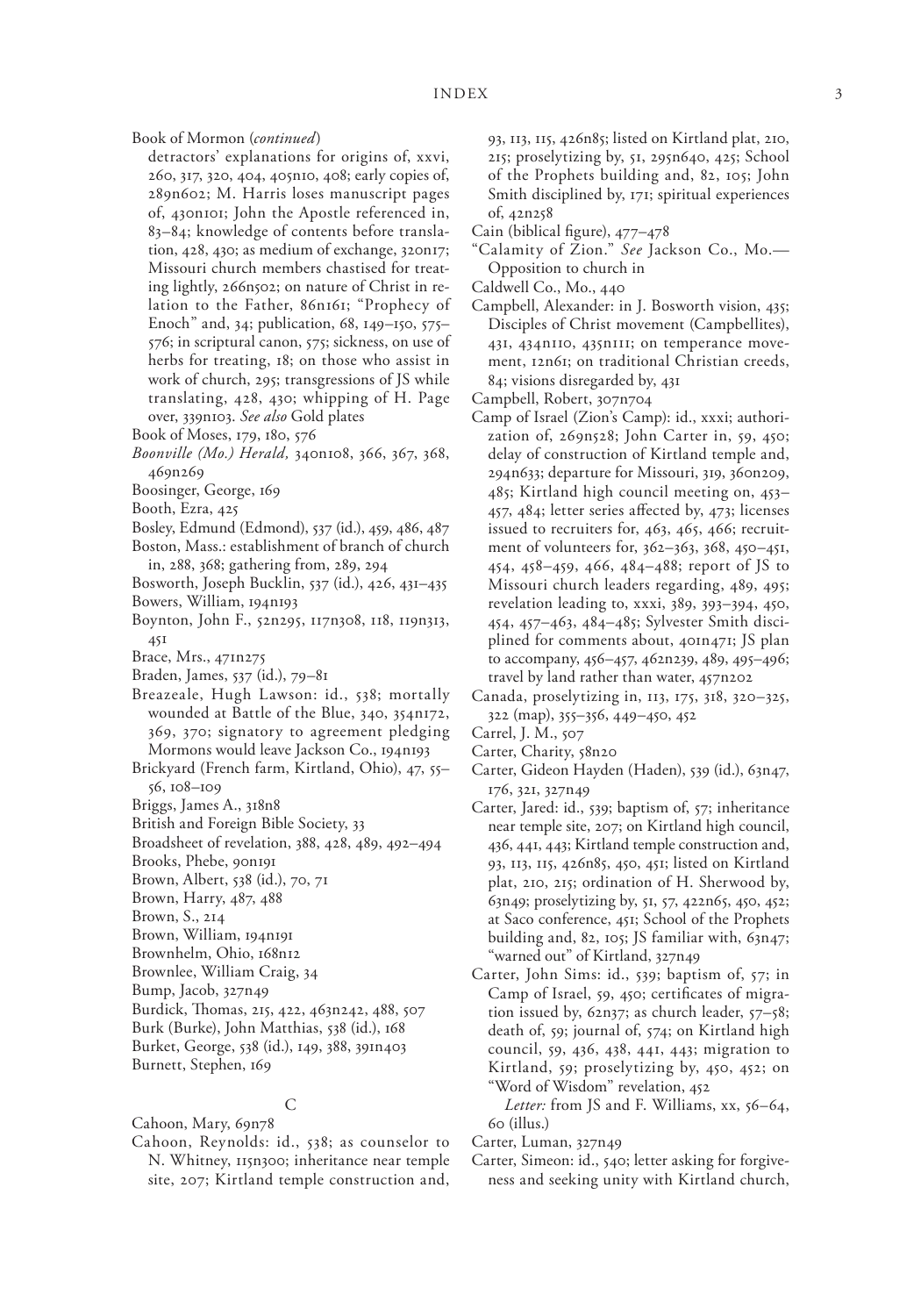66n64; ordination of H. Sherwood by, 63n49; signatory to agreement pledging Mormons would leave Jackson Co., 194; JS familiar with, 63n47; C. Whitmer ordained by, 150n433

- Cass, Lewis, 396n441
- Catholicism, 33–34
- Cattaraugus Co., N.Y., 321
- Celestial glory, 413, 414, 417, 421, 475
- Certificates: for migrants, 62n37, 63. *See also* Licenses, priesthood
- Chagrin, Ohio, 515 (id.), 68–69, 411
- Chalcedon, Council of (AD 451), 84
- Channing, Tom, 497
- Chapin, Adolphus, 149, 497
- *Chardon (Ohio) Spectator,* 260
- Chardon, Ohio: id., 516; courthouse, 163, 167, 316, 318n8, 401, 405n13; D. Hurlbut litigation heard in, 401, 405n13; S. Rigdon proselytizing in, 167
- Chase, Elizabeth A. Eaton, 540 (id.), 294
- Chastisement: for failure to keep covenant, 266n502; as manifestation of divine love, 292n611; of Missouri church members, by revelation, 266n502; JS on tribulation and, 292– 293; of Zion, 199–200
- Chenango, N.Y., 52n298, 151n438, 321
- Cheney, Elijah, 216
- Childs, Henry, 194n191, 194n193
- China, N.Y., 451n175, 485
- Chippewa, Ohio, 79n126, 169, 171
- Cholera, 16, 59, 69, 190, 240
- Christ. *See* Jesus Christ
- Christensen, C. C. A., 189
- Christian primitivism. *See* Restorationism
- Church of Christ: intention of JS to publish instructions on governance of, 423, 424; Latter Day Saints, change of church's name to, 300n666; position of JS in, 429n96
- *Cincinnati (Ohio) Journal,* 7
- Cincinnati, Ohio, 128n353
- City of Zion. *See* Zion, city of
- Clapp, Orrin, 317n7
- Classification of scriptures project, 176–186, 181 (illus.)
- Clay, Henry, 191n181
- Clay Co., Mo.: id., 516; land purchases in, 374; letter from Kirtland church leaders to church members in, 407–412; Mormon refugees from Jackson Co. in, xxx, 337, 339n102, 341, 342, 344, 346–347, 366, 382, 383, 456n197; standing high council in, 440
- Clayton, William, 505
- Cleanliness, 29n184
- Cleavland, Lanson, 354n172
- Cleveland, A., 376n301
- Cleveland, Ohio, 516 (id.), 167n10, 450, 457n202
- Coe, Joseph: id., 540; French farm and, 47, 48–50, 54, 108, 111n274, 203n250, 450n173, 485;
- J. Greene acting as counselor in place of, 454; on Kirtland high council, 436, 438, 441, 443, 448; property of, 294; JS's Egyptian materials exhibited by, 92n201
- Coffee and tea ("hot drinks"), 11–24
- Cole, Barnet, 471
- Colesville settlement, Jackson Co., Mo., 353n169
- Coltrin, Graham, 51n292
- Coltrin, John, 218
- Coltrin, Zebedee: id., 540; on L. Copley, 4; on French farm purchase, 46n272, 47n278, 50, 81– 82; image of, 41 (illus.); journal of, 574; proselytizing by, 51, 449–450, 452; on sacrament of the Lord's Supper at School of the Prophets meetings, 39; on singing and speaking in tongues, 196n203; on visionary experiences, xviii–xix, 40, 42n258; "warned out" of Kirtland, 329, 331; on "Word of Wisdom" revelation, 12, 15, 15n73
- Combe, Andrew, 15n76
- Combs, Abel, 92
- Conferences: def., 427; at Kirtland, xviii–xx; on ordination in Missouri, 78n124; sacrament of the Lord's Supper distributed at, 39, 42
	- *Specific conferences:* 9 Nov. 1831 at Hiram, 78, 79; 25 Jan. 1832 at Amherst, 79n126; 15 Feb. 1833 at Kirtland, 10 (minutes); 17 Feb. 1833 at Kirtland, 11 (minutes); 15 March 1833 at Kirtland, 39–43 (minutes); 18 March 1833 at Kirtland, 86n154; 23 March 1833–A at Kirtland, 46–50 (minutes); 23 March 1833–B at Kirtland, 50–54 (minutes); 2 April 1833 at Kirtland, 55–56 (minutes); 30 April 1833 at Kirtland, 70–71 (minutes); 2 May 1833 at Medina Co., 77–81 (minutes); 4 May 1833 at Kirtland, 81–82 (minutes); 1 June 1833 at Kirtland, 102–104 (minutes); 4 June 1833 at Kirtland, 108–110 (minutes); 8 June 1833 at Kirtland, 112–115 (minutes); 21 June 1833 at Kirtland, 116–117 (appeal and minutes), 118– 119 (minutes); 23 June 1833 at Kirtland, 119–120 (minutes); 13 July 1833 at Kirtland, 175–176 (minutes); 11 September 1833 at Kirtland, 297–301 (minutes); 26 December 1833 at Kirtland, 401– 402 (minutes); 9 February 1834 at New Portage, 425–427 (minutes), 431; 12 February 1834 at Kirtland, 427–431 (minutes); 17 February 1834 at Kirtland, 435–439 (minutes); 18–19 February 1834 at Kirtland, 439–444 (revised minutes); 19 February 1834 at Kirtland, 444–448 (minutes); 20 February 1834 at Kirtland, 448–452 (minutes); 24 February 1834 at Kirtland, 453– 457 (minutes); 17 March 1834 at Avon, 484–487 (minutes); 21 April 1834 at Kirtland, 39; 13 June 1834 at Saco, 451, 452; 6–7 June 1835 at New Portage, 79n126, 79n128
- Conflict: among Benson church members, 57–58, 61; between S. Gee and T. King, 5; between D. Hurlbut and church members, xxv–xxvii, 103,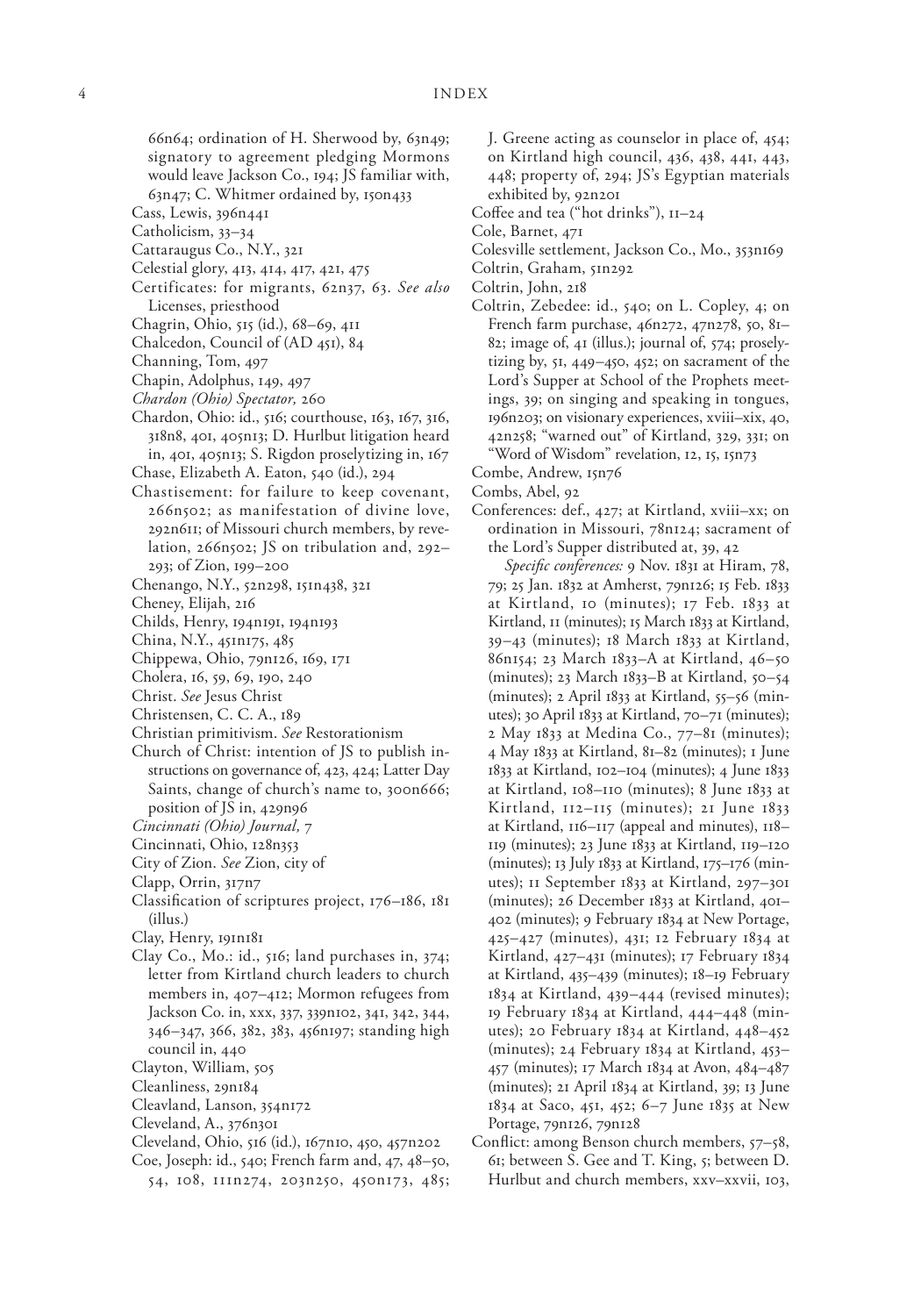Conflict (*continued*)

120; between Missouri and Kirtland church leaderships, 26, 31–32, 64–70, 147, 238, 241, 279n584, 488–498; in School of the Prophets, 107. *See also* Jackson Co., Mo.—Opposition to church in; Opposition; *and specific individuals*

Conneaut, Ohio, 317

- Conneaut, Pa., 103, 112, 117n308, 118
- Consecration: def., 72, 201n241; church membership dependent on, 153; disaffection and, 74, 76–77; expulsion from Jackson Co. interfering with, 344–351; V. Jaques donation, 289, 295; legal problems in Missouri regarding, 68; letters to E. Partridge on, 71–77, 151, 152–154, 349n153, 379n327; revelations regarding, 72, 74n104, 76n113, 77n117, 348n150; signing of deed by both husband and wife, 152
- Constitution, Missouri, 469
- Constitution, U.S.: Mormons as friends of, 267; revelation encouraging obedience to, 224–225
- Cook, Giles, 327n49
- Coolbrith, Agnes Moulton (later Pickett), 557 (id.), 294, 295n635, 534 (chart)
- Copley, Daniel: id., 541; disciplining of, 118–119; D. Hurlbut and, 40n247, 103, 117n308, 118, 318
- Copley, Leman, 541 (id.), 3–4, 118, 318, 524
- Coray, Howard, 505
- Coray, Martha Jane Knowlton, 302–303
- Corning, Nathan, 317n7
- Corrill, John: id., 541; as bishop, 150; as bishop's counselor, 64, 70n86, 150n432; *A Brief History of the Church of Christ of Latter Day Saints* (1839), 574; on migrants to Jackson Co., 150n432; as Missouri church leader, 239n408, 262n465; on pulpits in House of the Lord, 141n394; resettlement in Clay Co., 342, 346; JS verbally attacked by, 64–65, 66n64, 70

*Conflict in Jackson Co.:* arrested for false imprisonment, 336, 342, 351, 354; on attacks on Mormons, 340n105; court proceedings regarding, 410n35, 469; O. Cowdery letter regarding, 238–243; D. Dunklin petitioned, 357n196; expulsion of Mormons, 337, 371n275; letters written by Corrill on, 335, 351–354, 371n275; on local distrust of recent migrants, xxviii n43, 191n182; Missouri church leaders offer lives, 187, 239n409, 262n472; remaining as general agent after expulsion, 195; signatory to agreement pledging Mormons would leave Jackson Co., 194n192; JS letter regarding, 258–269

*Letters:* from JS, 345, 375–381; to JS and Kirtland church leaders, 335, 342, 351–354, 375 Corrill, Margaret Lyndiff, 346n139

- Cottrell, Matilda Otis, 331n63
- Cottrell, Roswell D., 541 (id.), 325, 331
- Councils: def., 435–436; of elders, 10n53; "in ancient days," 436, 437–438, 439, 444, 446;

Missouri, standing high councils in, 440; publication of decisions in *Messenger and Advocate,* 19; Quorum of the Twelve Apostles, formation of, xx; JS on, 427, 429–430, 436, 437–438; temporary disciplinary, 440, 443. *See also* Kirtland high council

- Courthouse (Independence, Mo.), 516 (id.), 187, 194
- Court proceedings: against D. Hurlbut, xxvii, 120, 316, 317–318, 405, 408, 411, 489; on Jackson Co. hostilities, xxx, 193n188, 267, 333, 335–336, 339n102, 345, 348n149, 349–350, 378n322, 382, 384–386, 407, 410n35, 468–472, 489, 494; on leased inheritance properties, 74, 77n115; legal abbreviations used in volume, 577; against H. Smith and JS by D. Hurlbut, 315–320, 316 (illus.)
- Covenants: in classification of scriptures project, 183–184; in JS revelation, 224, 225, 264; Missouri church members chastised for breaking, 266n502
- Cowdery, Elizabeth Ann Whitmer, 265n495, 498 Cowdery, Marcellus F., 506
- Cowdery, Maria, 265n495
- 
- COWDERY, OLIVER: id., 541; handwriting of, 269, 355, 360, 403, 463, 465 (illus.), 466, 501, 502, 508

church activities

advises Missouri church leaders to pray for deliverance, 350n161; disciplining of Joseph Wood, 422–423, 424n73; Jackson Co. temple revised plans explained by, 269, 270, 271; on Kirtland high council, 436, 438, 441, 443, 445, 447–448; as Missouri church leader, 239n408, 262n465; on ordination policy in Missouri, 78n124; prayer on opposition to church and debts owed, 403–407 (text), 486; purchase of new printing press and, xxx; second elder to JS, 25; in United Firm, 36, 300n664; and whiskey, washing of bodies with, 21n116

correspondence

letterbook of, 422, 488, 507–508; waiting to confer with JS before responding to, 490

*Letter from:* John Whitmer, 186–198

*Letters to:* Missouri church leaders, 238–243; Missouri members of United Firm, 496–498

*Letters mentioned:* asking for forgiveness and seeking unity with Kirtland church, 65, 66n64; expressing concern about Jackson Co. hostilities, 357n195; on opposition to church in Kirtland, 373n287

family and personal

anxiety about wife, 265n495, 498; "warned out" of Kirtland, 327n49

finances and property

on construction of houses for presidency and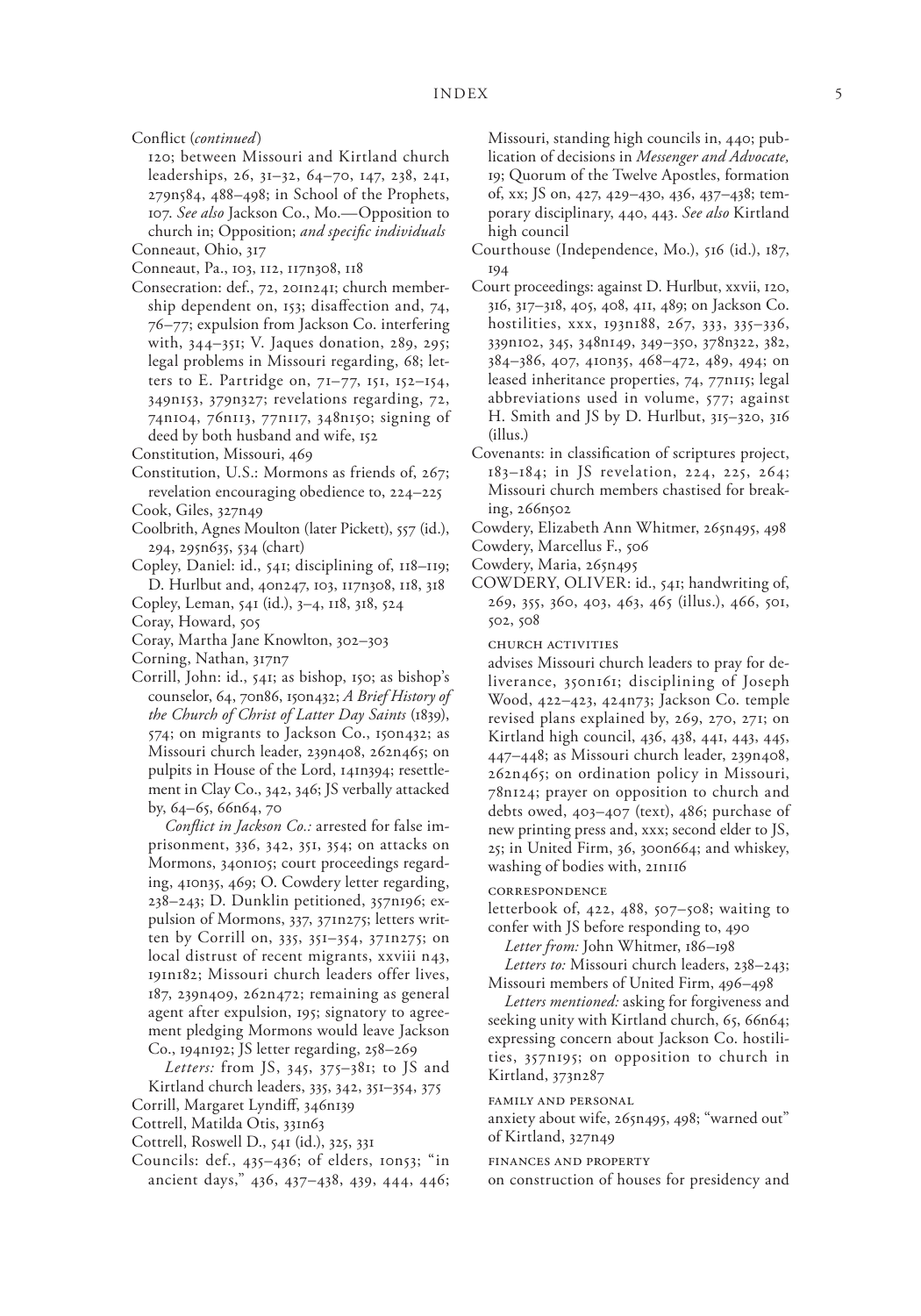printing operations, 204–205, 229; deed of sale of Harmony farm of JS and ES, 158, 160n491, 163n509; on giving deeds and receiving contributions at consecration, 68; listed on Kirtland plat, 217; on revelation concerning retention of Jackson Co. land, 388

record keeping and publishing

as clerk of council, 363n226, 364, 425, 452, 457, 464; as editor and printer, 265n498, 297, 339, 342, 351, 357n193, 366, 367, 371n271, 373nn289– 290, 443n137, 469, 485–486, 491n337, 492, 501, 573; publishes letters in *The Evening and the Morning Star,* 351; purchase of press and type in New York, 298, 373n289, 380n330, 489, 492; revelation copied by, 15n72; John Whitmer appointed to keep church rolls by, 196n199

revelation for

on Gospel of John, 83

travel and relocation

relocation to Kirtland, 265, 280n586, 378; to report on hostilities in Jackson Co., xxi, 187– 188, 194, 197–198, 222, 238–243, 259, 264–265, 267n507, 268n522, 270n531, 298

- views and teachings
- on Constitution of United States, 225n349; on destiny of devil and sons of perdition, 155; fond remembrances of Zion, 279–280; on naming of *Messenger and Advocate,* 300n666; on opposition to church in Jackson Co., 384n355; on publicizing revelations, 493n345, 495n356; on revised plat for city of Zion, 244, 308, 309; on School of the Prophets, 198–199

Cowdery, Warren A., 486n312, 506, 507

Cowdery, Warren F., 507, 508

Cowdery, William, Jr., 217

Crandle, Sally, 155n466

Crary, Christopher, 12n63

Crary, William G., 542 (id.), 325, 327, 328, 331

Creation ex nihilo, xxiv, 84

Cummins, Richard W., 194n191

Curtis, Carl C., 508

### D

*Daily National Intelligencer* (Washington DC),

194n195, 260n457

Daley, Moses, 542 (id.), 47, 54

Daniel (biblical figure), 372

Davis, Marvel C., 327n49

Davis, William, 267n507

- Deacons (priesthood officers): licenses for, 463; temple in plat of city of Zion intended for, 129
- Death: at Battle of the Blue, 340; laying down one's life for Christ, 225n354; Missouri church leaders offer lives, 187, 239n409, 262n472; willingness to die for cause, 267

Debts: Avon meeting on fund raising for, 485–488;

from French farm purchase, 450n173, 485–486; S. Gilbert financial problems, 149, 154, 155n464; incurred by N. Whitney in procuring goods for store, 154, 485, 486nn312–313, 494n349; from Kirtland printing press and type purchase,  $372$ ,  $485-486$ ; and JS's ability to accompany Camp of Israel, 462n239; of United Firm members, 319n12, 403, 485–486

- Declaration of Independence, 193n189, 415, 416n57
- Deeds: O. Cowdery on consecration and, 68; French farm deeded to N. K. Whitney & Co. store, 111n274, 319n11; Harmony farm of JS, deed of sale for, 158–163; leases vs., 72–74, 76, 151, 379; signing of by both husband and wife, 152, 162n499
- Denton, Solomon Wilbur, 196n203, 498

Devil. *See* Satan

- Dibble, Philo, 542 (id.), 48n280, 353, 354n172, 376 Dibble, Sophia Harwood, 48n280
- Dietary instructions: judicious use of earth's produce, 18, 21–22; use of tobacco, alcohol, and "hot drinks" ("Word of Wisdom" revelation), xxiii–xxiv, 11–24
- Disaffection: of D. Hurlbut, 120, 223, 260, 267– 268, 317, 404–405; inheritances and consecrations upon, 74, 76–77; of E. Landon and Geneseo church members, 361–366; letter to church members warning against false brethren, 400; and opposition to Mormons in Jackson Co., 378
- Disciples of Christ movement (Campbellites), 431, 434n110, 435n111
- Discipline, church: appeals of, 116–117, 425, 436, 438n122, 440, 444; authority of local branches vs. individual high priests in, 422–425; dissatisfaction of JS at hearings for, 427–428; procedures for, 61n34, 435–444; proselytizing as, 50; twelve counselors forming disciplinary court, 24; "Word of Wisdom" revelation and, 14, 18– 19, 428, 431, 448, 449, 451–452

*Discipline of specific church members:* N. Acre, 401; C. Avery, 19n100; J. Blanchard, 401; D. Copley, 118–119; M. Harris, 428, 430–431; M. Hays, 19n99; C. Hodges, 401, 444, 446– 448; D. Hurlbut, xxv–xxvii, 103, 112n287, 116– 117, 118, 119–120, 223, 315–316, 318–319; E. Landon, 362, 365; W. McLellin, 31; Z. Peterson, 156; L. Rich, 18, 237n400, 428, 431, 449; A. Rider, 401; E. Rider, 401, 402; B. Riggs, 10; Eden Smith, 18, 170, 172–175; John Smith, 169–175, 365n238; Sylvester Smith, 401n471; I. Storey, 401, 402; Joseph Wood, 422–425

Doctrine and Covenants: id., 576; Book of Commandments superseded by, 595; corresponding section numbers in editions of, 594–600 (chart);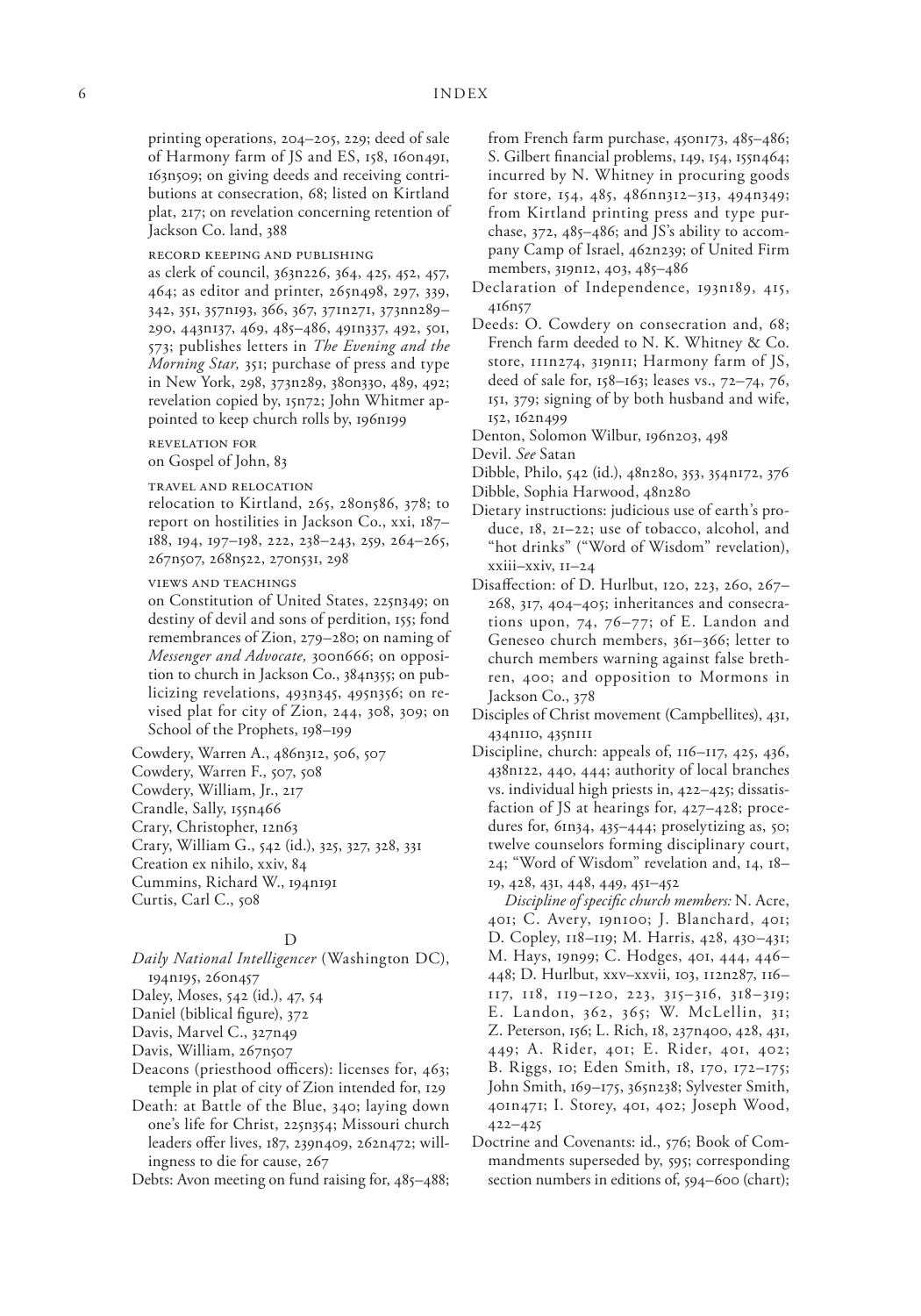Doctrine and Covenants (*continued*)

in Mormon scriptural canon, 575; publication history of, 406n15, 576

*1835 edition:* keys of kingdom revelation in, 27n162; Kirtland high council procedures in, 440, 443nn136–137; ordination policy in, 79; Revelation Book 1 used in creating, 205; revelation on nature of Christ and human nature in, 85

*1844 edition:* dating of revelations in, 205 *1876 edition:* dating of revelations in, 205

- Doniphan, Alexander, 333, 348n149, 407n19
- Dowen, John C., 405

Dower rights, 159, 162n499

Duke, Wesley V., 352 (illus.)

- Dunklin, Daniel: id., 543; broadsheet of revelation sent to, 389, 409, 493; court of inquiry ordered by, 468, 470; image of, 334 (illus.); letter in *Star* to, 190n180, 384n357; petitioned by Missouri church members, xxix, 195n198, 332–333, 348n149, 357n196, 382, 384, 386, 389, 396, 408, 409, 498; response to petitions, 332– 333, 334, 335n87, 345, 358n197, 384n357, 407, 408, 409
- Durfee, James, 543 (id.), 450, 452
- Dustin, Peter, 66n64
- Duty, Mary (grandmother of JS), 302, 534 (chart)

#### E

Eames, Benjamin, 73n99

Education. *See* School

Egyptian alphabet and grammar, 178, 186n159

Egyptian papyrus and mummies, 91, 92–93

- Elders (priesthood officers): licenses for, 463; John Smith ordaining, 169; JS as first elder, 429n96; temple in plat of city of Zion intended for, 129
- Elijah (biblical figure), 268, 307
- Elk Creek, Pa., 52, 112
- Elliott, David, 543 (id.), 68–69, 323, 409
- Endowment, 266, 427n86
- Enoch (biblical figure), 34, 306
- Equality, 415
- Erie Co., Pa., 516 (id.), 52n295, 260, 449, 451
- ES. *See* Smith, Emma Hale
- Eschatology. *See* Millenarianism
- Essex Co., N.Y., 395n434
- Eternal life. *See* Afterlife; Celestial glory
- Eugene, Ind.: id., 517; establishment of church in, 172; letter from Kirtland church leaders to, 166, 172–175; misdeeds by church members in,
- 174n48; John and Eden Smith in, 170, 172–175 *Evening and the Morning Star, The:* agreement pledging Mormons would leave Jackson Co. and, 195, 297; Book of Mormon's planned publication in, 150n430; church governance instructions intended to be published in, 424; O. Cowdery as editor of, 265n498, 501, 573;

featured text transcribed from, 331–336, 336– 341, 342–343, 351–354, 382–386, 397–401, 412– 422, 468–472, 472–484; on free people of color, xxvii–xxviii, 186–187, 189, 191–192, 297; as historical source, 573, 574; W. Hobert as typographer for, 70, 165n1; income from subscriptions to, 494; list of subscribers, 238–239, 242, 373; on opposition to church in Jackson Co., 222, 333–343, 351–354, 367, 371n271, 371n274, 382, 468–472, 497–498; overview, 501; W. Phelps as editor of, xxvii–xxviii, 157, 238–239, 265, 266n505, 297, 501, 573; printing in Kirtland, xxx, 238–239, 242, 259, 298, 300, 301, 339, 373n289, 380n330, 398, 406n16, 573; printing office in Jackson Co. destroyed, xvii, xxix, xxx, 179, 186–198, 189 (illus.), 199, 204, 221, 238–239, 242, 334, 573; JS Bible revision and, 68n75, 178 Everett's ferry (Jackson and Clay cos., Mo.), 517

(id.), 340, 470

Evil, 186

Faith, 186

- Excommunication. *See* Discipline, church
- Ex nihilo creation, xxiv, 84
- Eye problems, 356, 360
- Ezekiel (biblical figure), 304n688

## F

- False imprisonment, 336, 342, 351, 354, 370
- Farming, 122, 128n353
- Far West, Mo., 440
- Federal government. *See* United States
- F. G. Williams & Co.: amounts spent on press and type, 486n312; establishment of, 298, 300n665; *The Evening and the Morning Star* to be printed by, 301, 406n16; Kirtland press run by, xxx, 266n505, 300, 301, 406n16, 496n358
- Finances: Book of Mormon as medium of exchange, 320n17; collection of money to buy land in Jackson Co., 395n434; *The Evening and the Morning Star* subscription income, 494; French farm purchase, 47, 50–54, 53 (illus.), 81–82, 450n173, 452, 485; S. Gilbert store profitability issues, 154, 155n464; V. Jaques donation, 289, 295; for Kirtland meetinghouse use, 71; for Kirtland temple, 103, 105, 113, 425n85, 450; proselytizing to raise, 47, 50–54, 81–82, 450– 451, 452; raised by subscription, 70, 71, 82, 103, 105; retainer paid to law firm, 333n75; for School of the Prophets building, 82, 105; support for dispossessed Missouri church members, 372, 382, 384n356, 410, 489, 494–495. *See also* Consecration; Debts; United Firm
- Flournoy, Jones H., 194n191, 470n271
- Flournoy, S., 470
- Foote, Warren, 361n214
- Fordham, Elijah, 424n74
- Fosdick, Jabez G., 422–425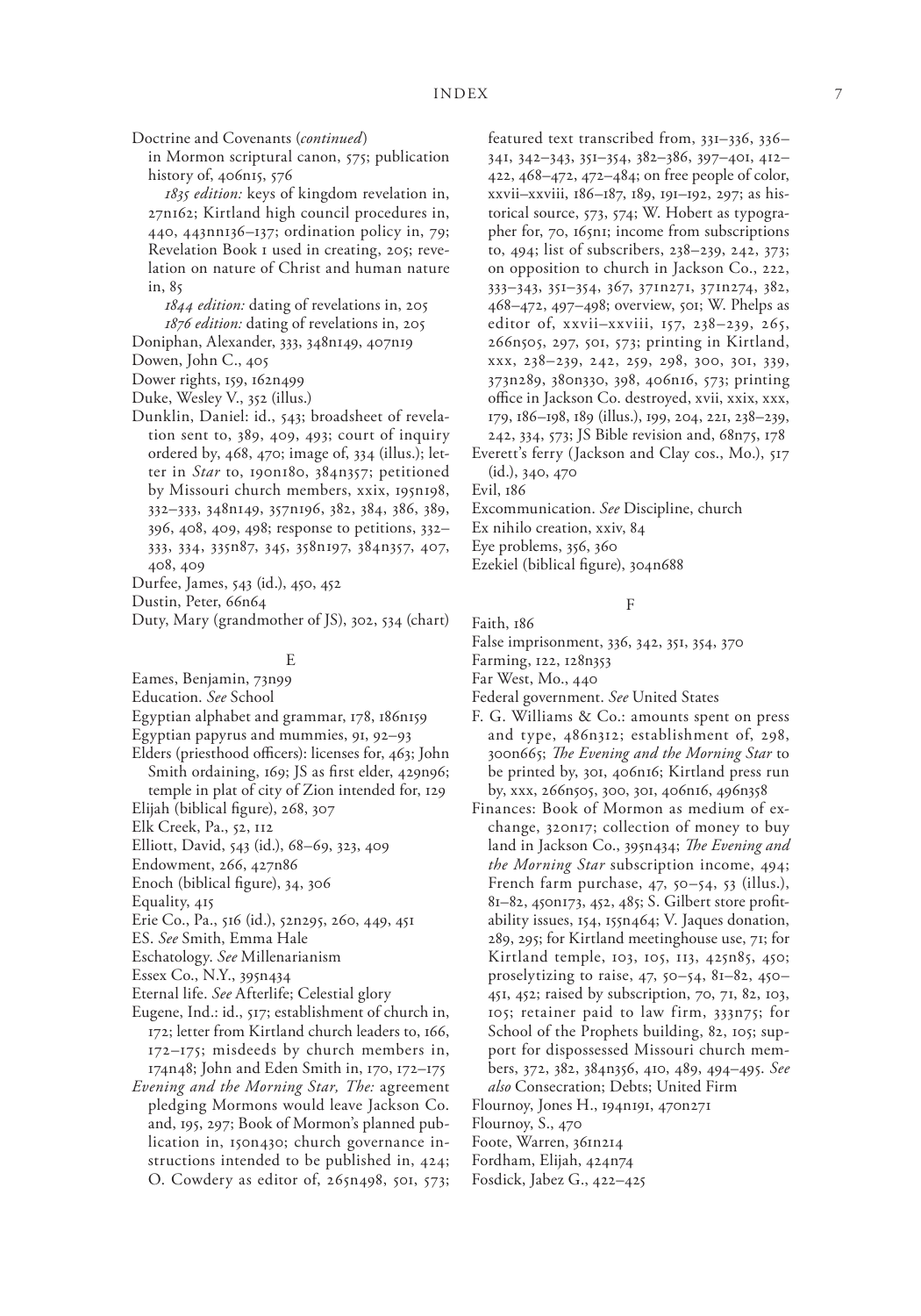Foxe, John, 385n361

- Franklin, Lewis, 194n191
- Freedom, N.Y., 490
- Free people of color, xxvii–xxviii, 186–187, 189, 191–192, 297
- Free Will Baptists, 57
- Fremont, Ohio, 122n331
- French, Peter, 544 (id.), 48, 56, 108, 112n283
- French farm (Kirtland, Ohio): id., 517; acquisition of, xix, 46–50, 49 (map), 55–56, 81–82, 108, 111n274, 203n250, 208; brickyard, 47, 55–56, 108–109; encumbrances on John Johnson's dwelling on, 112n283; financing of purchase, 47, 50–54, 53 (illus.), 81–82, 450n173, 452, 485– 486; D. Hurlbut lawsuit and, 319n11; in local and federal government records, 574; management of, 108–112; N. Whitney as agent for, 109–112, 203n250, 208; F. Williams as agent for, 47, 55, 56, 108–109
- French Tavern (Johnson Inn, Kirtland, Ohio), 112n283, 204, 299 (illus.), 300

Fuller, Edson, 326, 327n49

Fullmer, John, 505

### G

Gander, John, 327n49

Gathering: exodus of 1838 from Kirtland, 16; in Kirtland, 289, 294, 326–327; opposition to church in Jackson Co. not affecting, 391; prayer for, 406–407; revelation on, 151n441, 380, 390– 395; to Zion, xvii–xviii, xxi, 58, 61–62, 121

Gause, Jesse, 25, 64

- Geauga Co., Ohio, 517 (id.), 169, 317n7
- Gee, Salmon, 3–6, 120, 215, 217

Geneseo, N.Y., 517 (id.)

*Letter:* from JS to church leaders in, 360–366 Gifts of the Spirit: conferred on Eleazer Nickerson, 323; at Geneseo, 361; healings, 295; at Mount Pleasant, 324n35; singing in tongues, 196n203; speaking in tongues, 155n466, 165, 167, 188n166, 190, 196n203, 295n640

*Prophecy:* JS as seer, translator, and prophet, 429n96

*Visions:* in Benson, xx, 58, 59–61, 63; J. Bosworth sees, 431–435; of plan for Kirtland temple, xxii–xxiii, 93; recorded in minutes, xix; of Savior and angels at Kirtland meeting, 39– 40, 42–43, 86n154; JS and S. Rigdon see, 361– 366, 431–432

Gilbert, Algernon Sidney: id., 544; arrested for false imprisonment, 336, 342, 351, 354, 370; chastised by JS, 31, 154; closes store to prevent destruction, 268n521; financial problems of, 149, 154, 155n464; handwriting of, 11, 23 (illus.); instructed to serve as agent for Missouri church, 65n56; as Missouri church leader, 239n408, 262n465; Missouri church leaders offer lives, 187, 239n409, 262n472; Missouri land purchases by, 69n80; notebook of, 510; opposition to church members in Jackson Co. and, 187, 194n192, 195, 238–243, 258–269, 336, 337, 351, 354, 357n196, 468; revelation copied by, 11, 14, 15n72, 20, 23 (illus.); JS accused of seeking "kingly power" by, 65; in United Firm, 36, 37n234, 109, 300n664

*Letters:* from JS, 258–269, 261 (illus.), 375–381

- Gilbert, Whitney & Co. store (Independence, Mo.): id., 517; attacked by mob, 336, 340, 351, 354, 397n447; closed to prevent destruction, 268n521; financial problems related to, 154, 155n464; mercantile operations of United Firm overseen by, 298; revelation establishing, 397n447; revelation forbidding sale of, 397; JS on importance of, 259, 268
- Gold plates, 430nn100–101. *See also* Book of Mormon
- Gordon, Thomas J., 544 (id.), 433
- Gothic elements in temples, 107n248, 143, 146, 276, 278
- Gould, John: id., 544; letters delivered by, 260, 271, 296n643, 308, 309n722, 332, 335, 358n199; revelation on safety of, 325; traveling between Kirtland and Jackson Co., 311, 366–367, 368
- Granger, —, 215
- Granger, Oliver, 545 (id.), 450, 452
- Granger, Sabra, 214
- Grant, Jedediah, 327n49
- Gray, M., 214

Greene, Evan M., 466

- Greene, John Portineus: id., 545; as acting counselor, 454; baptism of, 467n258; on church in Mount Pleasant, 324n35, 355–356; journal of, 574; license, 466–467; as Parkman, Ohio, church leader, 70, 71; proselytizing by, 450, 452; recruitment for Camp of Israel by, 466
- Green Township, Ohio, 79n127
- Gregg, Harmon, 194n193
- Gregg, Josiah, 348n148
- Groo, Isaac, 24, 83, 321

#### H

- Hale, Elizabeth (mother-in-law of JS), 152n444, 159
- Hale, Emma. *See* Smith, Emma Hale
- Hale, Isaac (father-in-law of JS), 152n444, 159, 161
- Hale farm, Harmony, Pa., 518 (id.), 152n444, 159, 161
- Hancock, Charles B., 189 (illus.)
- Hancock, Joseph, 327n49
- Hancock, Levi Ward, 546 (id.), 54, 327n49
- Hancock, Solomon, 66n64
- Hancock, Thomas, 54nn304–305, 327n49
- Hancock's ferry (Jackson and Clay cos., Mo.), 518 (id.), 341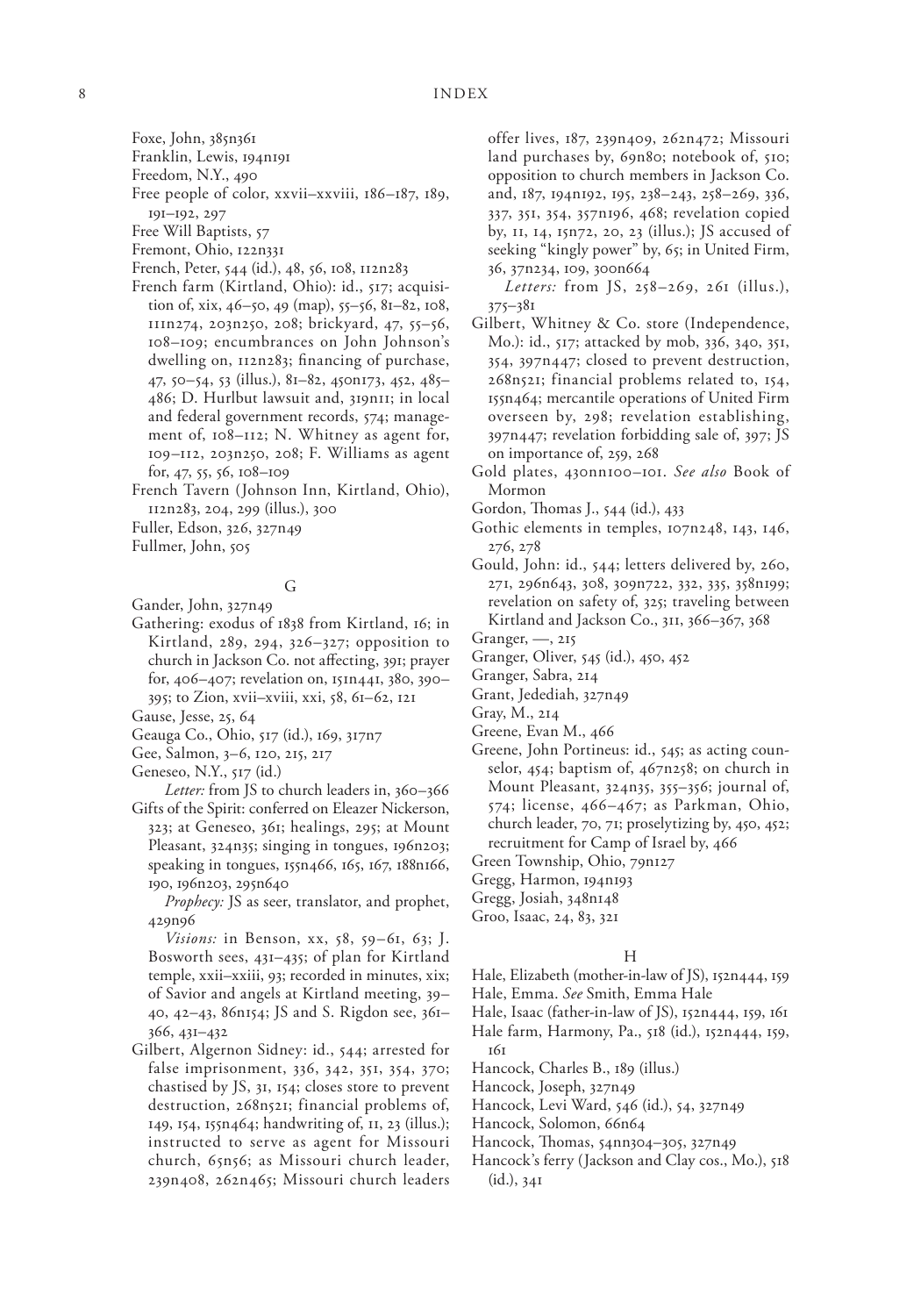- Harmony, Pa.: id., 518; deed of sale of JS and ES's farm in, 158–163; Hale farm in, 518 (id.), 152n444, 159, 161; D. Hurlbut in, xxvi
- Harriman, Henry, 546 (id.), 449–450, 452

Harris, Emer, 156n473, 168n12, 428n91

Harris, Martin: id., 546; Book of Mormon manuscript pages lost by, 430n101; disciplining of, 428, 430–431; imprisonment of, 156n473; on Kirtland high council, 436, 439, 441, 443; printing molds paid for by, 497; proselytizing by, 428; revelation on retention of land in Jackson Co. and, 388; Sylvester Smith and H. Riggs sent to, 52; in United Firm, 36, 37, 300n664; "warned out" of Kirtland, 327n49

*Letter:* to Missouri church leaders, 147–158

- Harwood, Sophia, 48n280
- Hays, Milo, 19n99, 79–81
- Healings. *See* Gifts of the Spirit
- Health and illness: alcohol, medicinal use of, 15– 16, 21n116; cholera, 16, 59, 69, 190, 240; eye problems, 356, 360; herbs used to treat sickness, revelations on, 18, 21–22; malaria, 16; tobacco, medicinal use of, 21; "Word of Wisdom" revelation, xxiii–xxiv, 11–24
- Heath, Chester L., 19n99
- Hebrew children (biblical figures), 372
- Henderson, N.Y., 295n640, 488n325
- Herriman, Henry. *See* Harriman, Henry
- Heusser, Alice, 93
- Heusser, Edward, 93
- Hicks, Russell, 547 (id.), 194n191, 194n193, 369–370
- High councils: regulations for, 436–439, 440– 444; standing high councils in Missouri, 440. *See also* Kirtland high council; Quorum of the Twelve Apostles
- High priesthood: in classification of scriptures project, 180–182; disciplinary authority of local branches vs., 422–425; duties of, 61, 63; as friends of Jesus Christ, 458; high council organized by, 435–439; as highest office in church, 24; high priest disciplined, 10n52; D. Hurlbut disciplined by, 103; of JS, 429n96; Kirtland temple design and building, role in, xxii–xxiii, 93; letter from council of, 360–366 (text); meetings of, 40–43, 44–46, 47–50, 56, 65, 71, 82, 103–104, 110, 115, 117, 119, 426, 428–431, 436–439, 440–444, 444– 448; ordinations in Jackson Co., 150; pulpits in House of the Lord for, 141, 274; teaching of, 150; temple in plat of city of Zion intended for, 129; United Firm, membership in, 109n264; and "Word of Wisdom" revelation, 20n107. *See also* Melchizedek priesthood; Presidency of the high priesthood

Hiram, Ohio, 518 (id.), xxv, 11, 78

History, church: JS history, 504, 509–510, 577;

John Whitmer to keep, 196n199. *See also* Record keeping

Hobert, William: id., 547; accompanying V. Jaques to Zion, 31n193, 70, 71, 165, 166, 289–291; delirium afflicting, 291; typographer for *The Evening and the Morning Star,* 70, 165n1

Hodges, Curtis, Sr., 120, 401, 444, 446–448

- Hodges, Sarah, 447n155
- Holbrook, William, 406n13
- Hollis, William B., 327n48, 329, 331
- Holmes, Jonathan, 218
- Holmes, Milton, 547 (id.), 449–450, 452
- Holy Ghost, 184, 185. *See also* Gifts of the Spirit
- "Holy order of God," 44n268, 119
- "Hot drinks" (coffee and tea), 11–24
- House of the Lord. *See* Temple
- Howe, Eber D.: family members joining church, xxiv, 329n61, 547; as historical source, 574; D. Hurlbut and, xxvi, 120, 317n7, 408, 411n41, 548; on Jackson Co. events, xxxi; *Mormonism Unvailed* (1834), xxvi, 14, 120, 317n7, 411n41, 492n343, 574; on opposition to church, xxiv–xxv, 320, 328, 574; on revelation regarding retention of land in Jackson Co., 388–389, 428; on "Word of Wisdom" revelation, 14–15
- Howe, Harriet, 547 (id.), 329, 331
- Hudson, Ohio, 326
- Hulet, Charles, 155, 353n172
- Hulet, Sylvester, 155
- Human law. *See* Law of the land
- Human nature, xxiv, 83–91
- Humphrey, Solomon, Jr., 548 (id.), 52
- Huntsburg, Ohio, 450n169
- Hurlbut, Doctor Philastus: id., xxv, 548; appeal and reinstatement of, 116–117, 119; conflict between church members and, xxv–xxvii, 103, 120; disaffection of, 120, 223, 260, 267–268, 317, 404–405, 408, 411; excommunication of, first, xxv–xxvii, 103, 112n287, 116–117, 118, 119–120, 315–316, 318–319; excommunication of, second, 117, 119–120, 223, 317; historical sources regarding, 574; lawsuit against, xxvii, 120, 316, 317– 318, 405, 408, 411, 489; lawsuit against H. Smith and JS by,  $315-320$ ; ordination as elder,  $40$ ,  $103$ ; prayer regarding, 405; proselytizing by, 40n247, 103, 112; sexual misconduct of, xxv–xxvi, 103, 104n223, 112n287, 116–117, 119n317, 120, 267, 316
- Hyde, Orson: id., 548; advises Missouri church leaders on government petitions, 382; at Avon meeting, 487; Camp of Israel, raising volunteers for, 368; classification of scriptures project and, 176, 178; as clerk to presidency of high priesthood, 112–113, 115, 156n474, 402, 403, 412, 431, 452, 457, 486; conflict with Missouri leadership and, 26, 32n197, 65, 266n502; on decision of JS not to settle in Jackson Co., 265n494; D. Dunklin petition delivered by,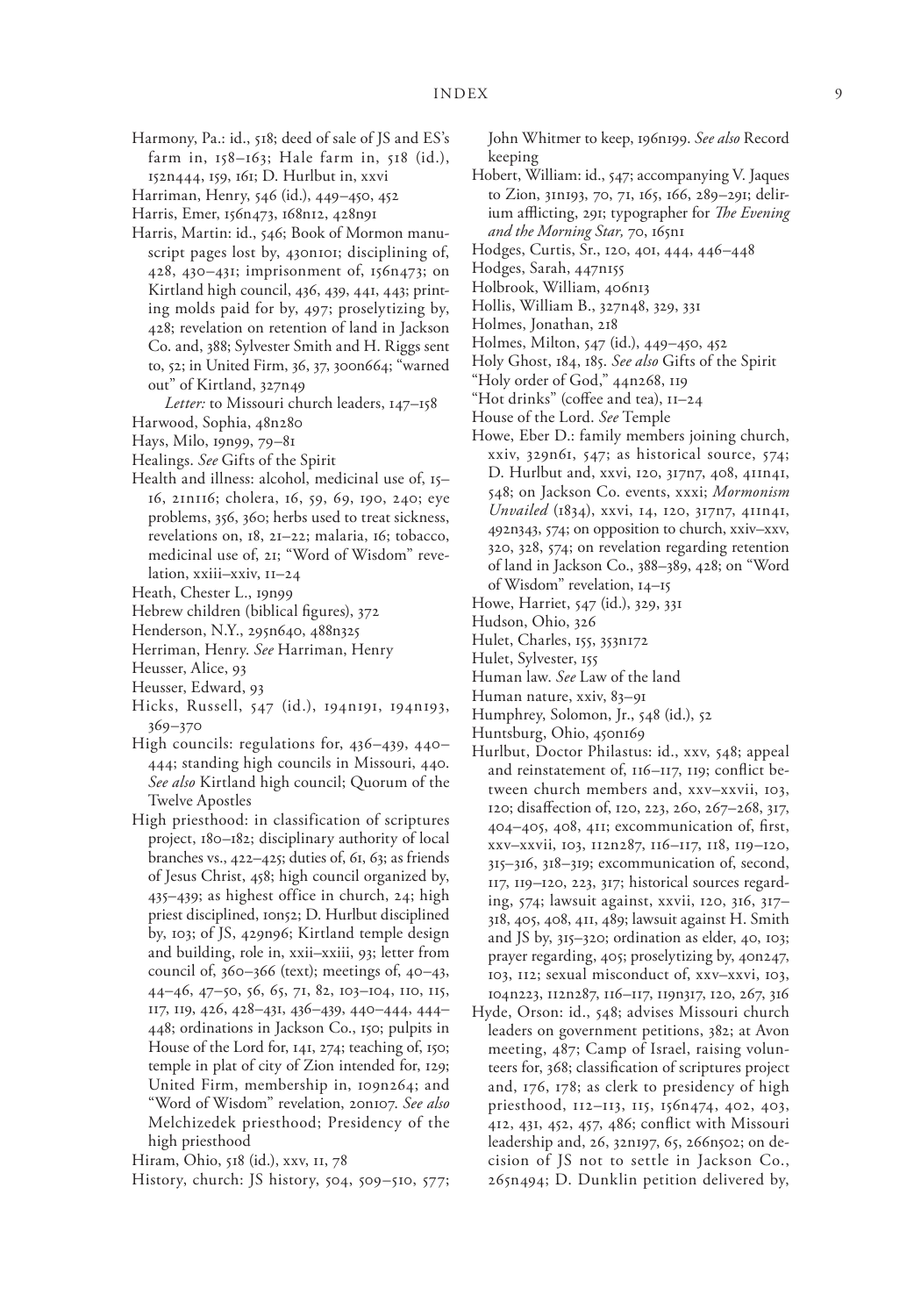332; handwriting of, 104, 110, 112, 116, 118, 119, 147, 158, 176, 401, 425, 427, 435, 439, 444, 448, 453, 484, 501, 506, 508; D. Hurlbut and, 103, 112, 117, 318–319; image of, 368 (illus.); Kirtland high council and, 436, 438, 439, 441, 443; letters delivered by, 260, 271, 296n643, 308, 309n722, 332, 335, 358n199, 373; notebook of revelations, 508; on opposition to church in Jackson Co., 33n77, 335, 340n108, 351n165, 353n171, 354n172, 366–370, 375; prayer on opposition to church and debts owed, 403–407 (text), 486; proselytizing by, 52, 112, 288, 294n635, 368, 450, 452, 486, 487; recruitment for Camp of Israel by, 451n175, 458, 462, 485, 486; revelation on safety of, 325; revelations copied by, 85, 459; traveling between Kirtland and Jackson Co., 311, 366– 369, 403–404; on "Word of Wisdom" revelation, 452

*Letter:* to J. Fosdick, 422–425

### I

Illness. *See* Health and illness

Independence, Mo.: id., 519; conflicts of church leaders with JS and Kirtland leadership, 26, 31–32; courthouse in, 516 (id.), 187, 194; journey from Kirtland to, 240n41; revelation designating as center of Zion, 69n80. *See also* Jackson Co., Mo.; Printing office (Independence, Mo.); Zion

Indians. *See* American Indians

Inheritance in Zion: def., 72; church membership dependent on, 153; disaffection from church and, 74, 76–77; forms for, 73n99; French farm distributed for purposes of, 111; leases vs. deeds of, 72–74, 76, 151, 379; letters to E. Partridge on, 71–77, 151, 152–154, 349n153, 379n327; revelations regarding, 72, 207, 348n150; signing of deed by both husband and wife, 152

Irvin, W. L., 194n193

Isaac (biblical figure), 227, 235, 262, 304, 305, 306, 307, 389

Isaiah (biblical figure), 304n688

### J

Jackman, Levi, 66n64

Jackson, Andrew, 379n322, 382, 384n357, 389n380, 396, 408, 409–410, 493

Jackson, Richard H., 122n331

Jackson Co., Mo.: id., 519; bishops in, 150, 157; boasting of church members in, xxviii n45, 193, 241n422, 496n356; church settlements in (1833), 533 (map); city of Zion founded in, xx, xxiii, 72n98; communication and expansion issues in, xviii, xx–xxi, xxvii, xxviii–xxix; hymns sung in, 188, 196–197; letters to church leaders in, xxi, xxxi, 64–70, 147–158, 165–168; plat of city of Zion and plan for temple, 121–131 (text), 131–146 (text), 147–148, 151, 152, 243–258 (text),  $269-287$  (text),  $308-313$  (text); public letters to be shared with bishop in, 75n105, 154, 157, 168; relocation of V. Jaques to, 27, 30–31, 70–71, 289; revelation on construction of houses for presidency and printing operations in, 203– 207, 228–229, 232–233, 236–237, 298; revelations sent to, 149, 228–237; revised plan of temple sent to church leaders in, 270n531, 271, 296n643, 308; revised plat of city of Zion sent to church leaders in, 260, 296n643, 308; "School of Elders" in, 190, 201n232; School of the Prophets possibly established in, 150n431, 198–203. *See also* Independence, Mo.; Land and property; Printing office (Independence, Mo.); Temple; Zion

*Opposition to church in:* agreement pledging Mormons would leave, 187–188, 190, 194–195, 204n255, 297; armed force sent in response to, xxxi; arrests of Mormons for false imprisonment, 336, 342, 351, 354, 370; Battle of the Blue, 334, 336, 339–341, 351–354, 352 (illus.), 369–371; clothing requests for refugee church members, 497; and construction of houses for presidency and printing operations, 204, 228–229; court proceedings related to, xxx, 193n188, 267, 333, 335–336, 339n102, 345, 348n149, 349–350, 378n322, 382, 384–386, 407, 410n35, 468–472, 489, 494; O. Cowdery letters on, 238–243, 270n531; defection from church because of, 378; destruction of printing office, xvii, xxix, xxx, 179, 186–198, 189 (illus.), 199, 204, 221, 238–239, 242, 265n498, 291, 297, 334, 573; *The Evening and the Morning Star* reports on, 222, 333–343, 351–354, 366n244, 367, 371n271, 371n274, 382, 389n380, 468–472, 497–498; expulsion of Mormons, xxix–xxxi, 16, 74, 229, 238, 240, 246–247, 260, 271, 332–333, 337–339, 341, 342– 343, 354, 366, 370–371, 373–374, 386; financial support from Kirtland regarding, 372, 382, 384n356, 410, 489, 494–495; free people of color, effects of *Star* editorial on, xxvii–xxviii, 186–187, 189, 191–192, 297; Gilbert, Whitney & Co. store attack, 336, 340, 351, 354, 397n447; government, protection and redress sought from, xxix, xxx, 332, 345, 348, 357–358, 375, 379n322, 382, 384, 396, 408, 409–410; homes damaged and destroyed, 26n360, 333, 336, 339, 341n114, 352, 353, 471, 472n276; A. Jackson, appeals of Mormons to, 379n322, 382, 384n357, 389n380, 396, 408, 409–410, 493; V. Jaques as eyewitness to, 291; Kirtland high council meeting on, 453–457; letter to church members on, 398, 399; "manifesto" seeking to remove Mormons, 187–188, 190, 191–194 (text), 222; Missouri church leaders offer lives, 187, 239n409, 262n42; Mormons remaining in Jackson Co.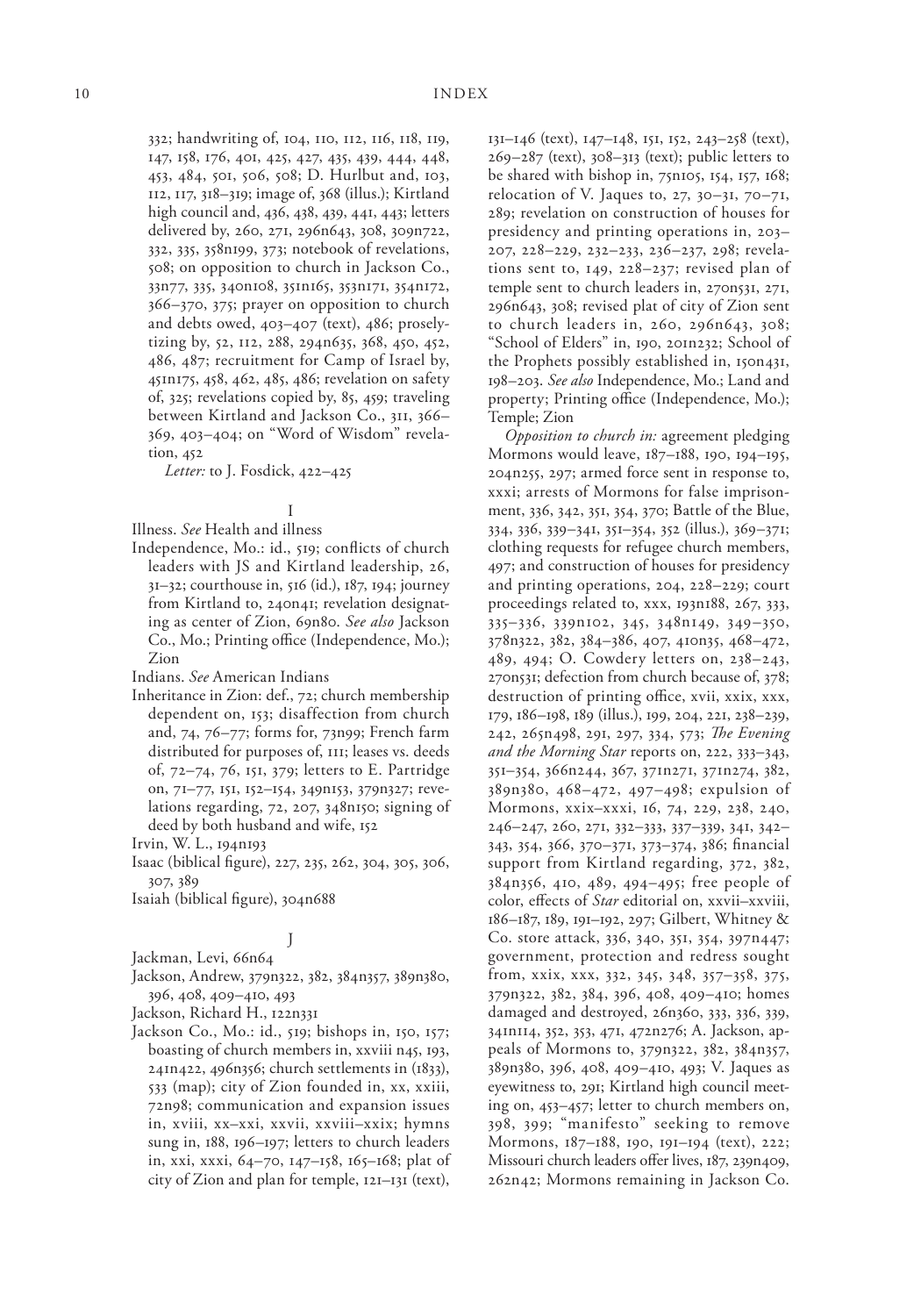Jackson Co., Mo. (*continued*)

despite, 383n354; newspaper coverage of, 194n195, 259–260, 340n108, 366, 471n272; E. Partridge letter on, 344–351; peace amidst violence, revelation on, 221, 228–229; W. Phelps letters on, 336–341, 342–343, 382–386, 468–472; physical attacks on Mormons, 333, 336, 337, 339–341, 352, 353–354, 371, 469, 471–472; plans for temple and, 133, 148, 271; plat of city of Zion and, 124, 148, 246–247, 271, 309; prayer related to, 403–407; return of some church members to homes, 469, 471; revelation regarding, 325; School of the Prophets revelation and, 199–200, 228–229; JS letters on, xx–xxi, 258–269, 291–293, 355–360, 366–381; spies for Jackson Co. mob captured, 353n169; spiritual import of, 200, 325, 371, 372, 375–381, 383, 385, 387–388, 389–390, 411, 460, 489; tarring and feathering of E. Partridge and C. Allen, xxix, 187, 193n188, 199, 221, 259, 291, 334; warrants to keep peace, 335n87; John Whitmer letter on, 186–198. *See also* Camp of Israel; Dunklin, Daniel

Jacob (biblical figure), 227, 235, 305, 306, 307, 417

James (biblical figure), 429n96

James, George Fitch, 549 (id.), 167

Jaques, Vienna: id., 549; arrival in Missouri, 165, 166, 291; Boston proselytizers assisted by, 288; conversion and baptism of, 288; copy of Book of Mormon, 289n602; W. Hobert accompanying on journey to Zion, 31n193, 70, 71, 165, 166, 289– 291; image of, 290 (illus.); money donated to church by, 289, 295; obituaries, 289n604; on opposition to church in Jackson Co., 291; relocating to Kirtland, 289; revelation directing relocation to Jackson Co., 27, 30–31, 70–71, 289

*Letter:* from JS, 288–296

- Jasher, lost book of, 149
- Jefferson Co., N.Y., 295n640
- Jeremiah (biblical figure), 304n688, 372
- Jerome (Catholic scholar), 33
- Jesus Christ: atonement of, 412, 414, 473, 477– 479; birth in a stable, 491–492; high priests as friends of, 458; Kirtland meeting vision of, 39– 40, 42–43, 86n154; laying down one's life for, 225n354; revelation on nature of, xxiv, 83–91 (text); JS as apostle of, 429n96

- Job (biblical figure), 306
- Joel (biblical figure), 444
- Johnson, Benjamin, 574
- Johnson, David, 357n192
- Johnson, Joel: "warned out" of Kirtland, 327n49; "Word of Wisdom" revelation and, 15
- Johnson, John: id., 549; blessing of Luke Johnson by, 446; encumbrances on dwelling of, 112n283; on Kirtland high council, 436, 438, 441, 443, 446; ordination as elder, 11; prayer on opposition

to church and debts owed, 403–407 (text), 486; reminiscent account of, 574; JS and family provided lodging by, 109, 111n278; in United Firm, 37n228, 109, 110, 111–112, 150–151, 300n664; "warned out" of Kirtland, 327n49; on "Word of Wisdom" revelation, 452

- Johnson, Luke: id., 550; baptism of S. Rigdon's mother by, 151n439; blessed by John Johnson, 446; on Kirtland high council, 436, 438, 441, 443, 446; J. Lake, meeting to decide residence of, 176; listed on Kirtland plat, 217; proselytizing by, 54, 91n195; "warned out" of Kirtland, 327n49; on "Word of Wisdom" revelation, 452
- Johnson, Lyman Eugene: id., 550; John Carter recommended to consult with, 58, 63; disaffection of E. Landon and, 361–362, 363; excommunication of, 19n99; listed on Kirtland plat, 217; proselytizing by, 51, 58, 63n43, 425, 449–450, 452; "warned out" of Kirtland, 327n49; on "Word of Wisdom" revelation, 449, 451
- Johnson Inn (French Tavern, Kirtland, Ohio), 112n283, 204, 299 (illus.), 300

John the Apostle (biblical figure), 84, 429n96, 484

- John the Baptist (biblical figure), 429n96
- John the Revelator (biblical figure): Book of Mormon asserting John the Apostle as, 84; Jackson Co. hostilities in accordance with prophecy of, 371; new revelations given to, 304n688
- Jon, E. H., 214
- Jones, Josiah, 47n278
- Jones, Levi, 170n23
- Joseph of Egypt (biblical figure), 227
- JS. *See* Smith, Joseph, Jr.
- Judgment, 480–481. *See also* Millenarianism; Second Coming

### K

- Keeler, Joseph, 426
- Kelley, Thomas M., 167
- Kelly, Robert, 267n507
- Kent, Daniel, 463n242
- Kerr, Daniel, 158, 160, 162n505, 163
- Keys of the kingdom: associated with fundamental principles of church, 61; conferred on JS, 27, 429n96; conferred on S. Rigdon and F. Williams, 28, 40–42
- Keys of School of the Prophets, 28
- Kimball, Heber C., 360–361
- Kimball, Vilate, 219
- King, Thomas, 5
- King James Version (KJV) of Bible, 575, 576
- Kingsbury, Dianthe Stiles, 166
- Kingsbury, Horace, 166
- Kingsbury, Joseph Corrodon, 215
- Kirtland, Ohio: id., 520; 1833, 530–531 (map); boasting of church members in, 328; church

Jews, 28, 307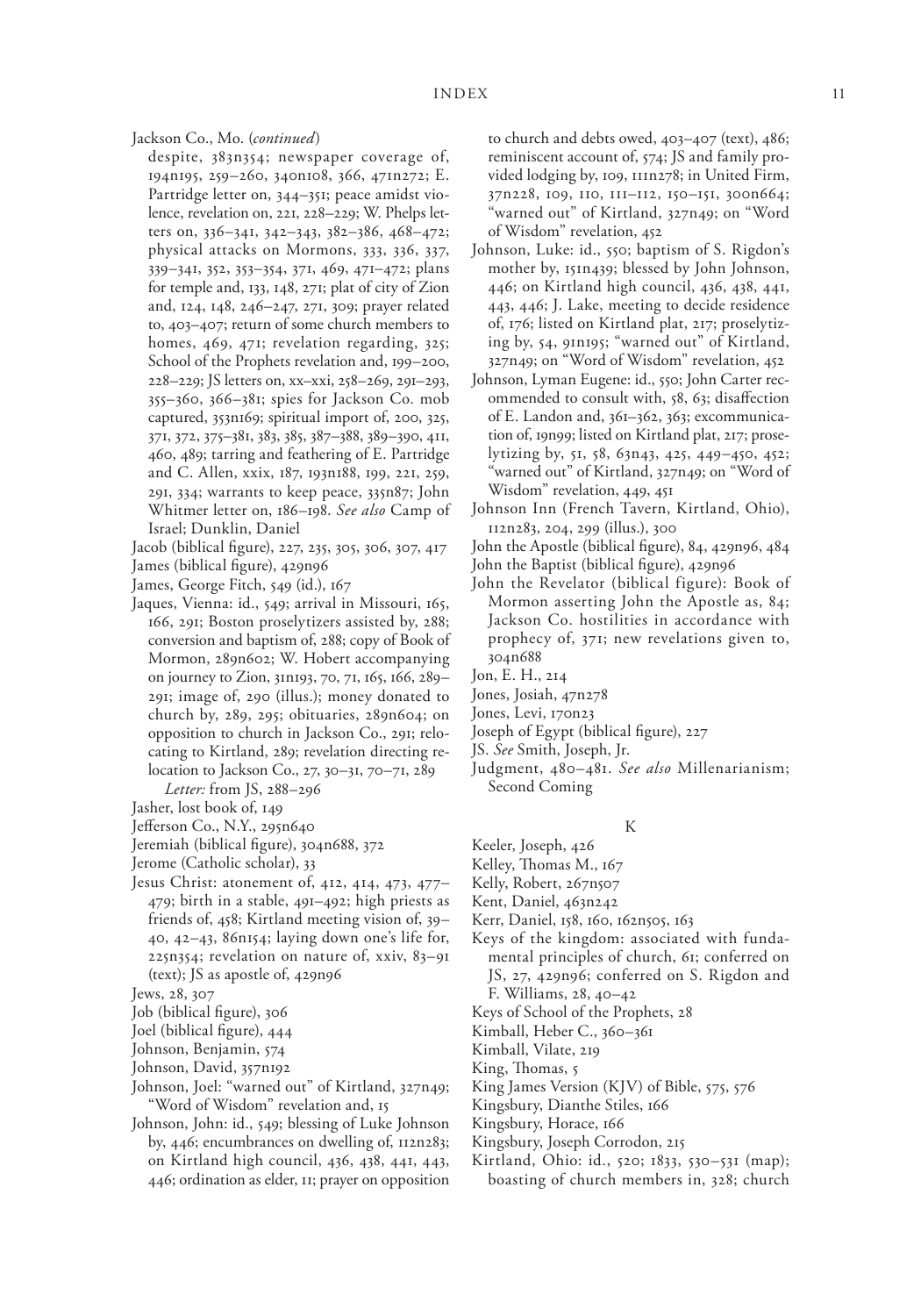conferences at, xviii–xx (*see also* Conferences); conflict between church leaders in Missouri and, 26, 31–32, 64–70, 147, 238, 241, 279n584, 488–498; construction of houses for presidency and printing operations in, 179, 203–207, 209; exodus of 1838 from, 16; gathering in, 289, 294, 326–327; growth of church membership in, xvii–xix, 294; V. Jaques relocating to, 289; journey from Independence to, 240n412; land purchases in, xvii–xix (*see also* French farm); meetinghouse, raising funds for use of, 71; Methodist church and cemetery in, 207n275, 210; opposition to church in, xxiv–xxvii, 222– 223, 260, 263, 317n7, 319–320, 325–331, 372, 404, 411, 492; plat of, 208–221 (text), 211 (illus.), 213–220 (illus.), 244n439; population of Mormons in, 155, 294; printing operations in, xxx, 179, 204, 242, 259, 266, 297–301, 339, 372n286, 373, 380n330, 388, 398, 406n16, 485– 486, 489, 492n341, 573–574; repentance required of church members in, 226; revelations regarding, xvii–xviii, xxii–xxiii, 203–204, 208–209; Smith family members migrating to, 302; as stake of Zion, 151; Temperance Society, 12–14; warrant "warning out" certain church members, 325–331, 330 (illus.); "Word of Wisdom" revelation and, 14, 15n73, 16, 18–19. *See also* Temple—Kirtland, Ohio

Kirtland Elders Quorum "Record," 177

- Kirtland high council: blessings and solemn charge, 445–446; creation of, 59, 403, 435–439; disciplinary cases heard by, 444, 446–448, 449, 451–452; discussion and acceptance of corrected minutes, 444–445; meeting on condition of Missouri church members and Camp of Israel, 453–457, 458, 484; organized according to ancient order, 436, 437–438, 439, 444, 446; "private members" attending meetings of, 457n201; proselytizing assignments, 449–451, 452; responsibilities of, 440n132, 446n146, 449; revised minutes on organization of, 439–444; on "Word of Wisdom" revelation, 18, 448, 449, 451–452
- Kirtland Mills (post office), Geauga Co., Ohio: id., 519; letters sent from, 158, 186, 198, 237, 238, 239, 296, 303, 355, 356, 375, 376, 422, 423
- KJV (King James Version) of Bible, 575, 576

Knight, Joseph, 73n99

Knight, Newel, 550 (id.), 66n64, 150, 309n722

Knight, Thomas, 47n274, 112n283, 299 (illus.)

#### L

Lafayette Co., Mo., 337, 348n149, 383

- Lake, Dennis, 175, 176
- Lake, James, 551 (id.), 175–176
- Lake, Philomena Smith, 175
- Lake Erie, 168n12, 317n7, 321, 323, 356n186

Lake Ontario, 295n640, 321, 323

Land and property: Clay Co. purchases, 374; Harmony farm of JS and ES, deed of sale for, 158–163 (text); D. Hurlbut lawsuit over farm, 315–320, 316 (illus.); Kirtland, purchase of land in, xvii–xix (*see also* French farm); leases vs. deeds of stewardship, 72–74, 76, 151, 379; owned by Mormons in Missouri, 374n294; registered land transfers in Missouri, 68n77; revelations ordering purchases in Missouri, 69n80, 350n160; signing of deed by both husband and wife, 152, 162n499; tannery, purchase of in Kirtland, 55–56. *See also* Consecration; Deeds; Inheritance in Zion; Stewardship

*Retention of Jackson Co. lands:* broadsheet of revelation regarding, 388, 428, 489, 492–494; Camp of Israel as means of, 458 (*see also* Camp of Israel); efforts at, 331–336, 456; loss of control of lands because of expulsion, 344–351; permissible sales, 495; proposal to buy out non-Mormon inhabitants, 350, 395, 461; revelation on, 292n16, 371n275, 374n293, 374n295, 379n322, 386–397, 453; JS on, 243n432, 268, 332, 367, 371– 372, 374, 379, 456n199, 495

- Landon, Ezra, 551 (id.), 361–366
- Land Ordinance of 1785 (federal law), 122, 124n341
- Lane, Jesse, 159
- Latter Day Saints, 300n666
- *Latter Day Saints' Messenger and Advocate:* article on Kirtland temple in, 143n407; beginning of publication of, 300; establishment of, 298, 406n16; publication of council decisions in, 19; JS request regarding postage in, 64n50
- Law, the (JS revelation), 61n32
- Law of God: on consecration, 76, 77, 349n153; human law compared to, 413–422, 472–484; promises and blessings contained in, 483
- Law of the land: law of God compared to, 413– 422, 472–484; revelations encouraging obedience to, 224–225, 395
- Lawsuits. *See* Court proceedings

Lead, 410, 496–497

- Leases, 72–74, 76, 151, 379
- Lee, James, 344n131

Leonard, Abigail Calkins, 471n275

- Leonard, Lyman, 471
- Leonid meteor shower, 344, 345, 347–348, 359n202
- Letterbook 1: classification of scriptures document stored with, 176; featured text transcribed from, 3–6, 6–10, 56–64, 64–70, 165–168, 168– 172, 172–175, 355–360, 366–374, 375–381, 407–412; as historical source, 573; overview, 502–505; plat of city of Zion copied into, 124n340, 127n343; United Firm revelation copied in, 37. *See also* Record keeping; Smith, Joseph, Jr.—Correspondence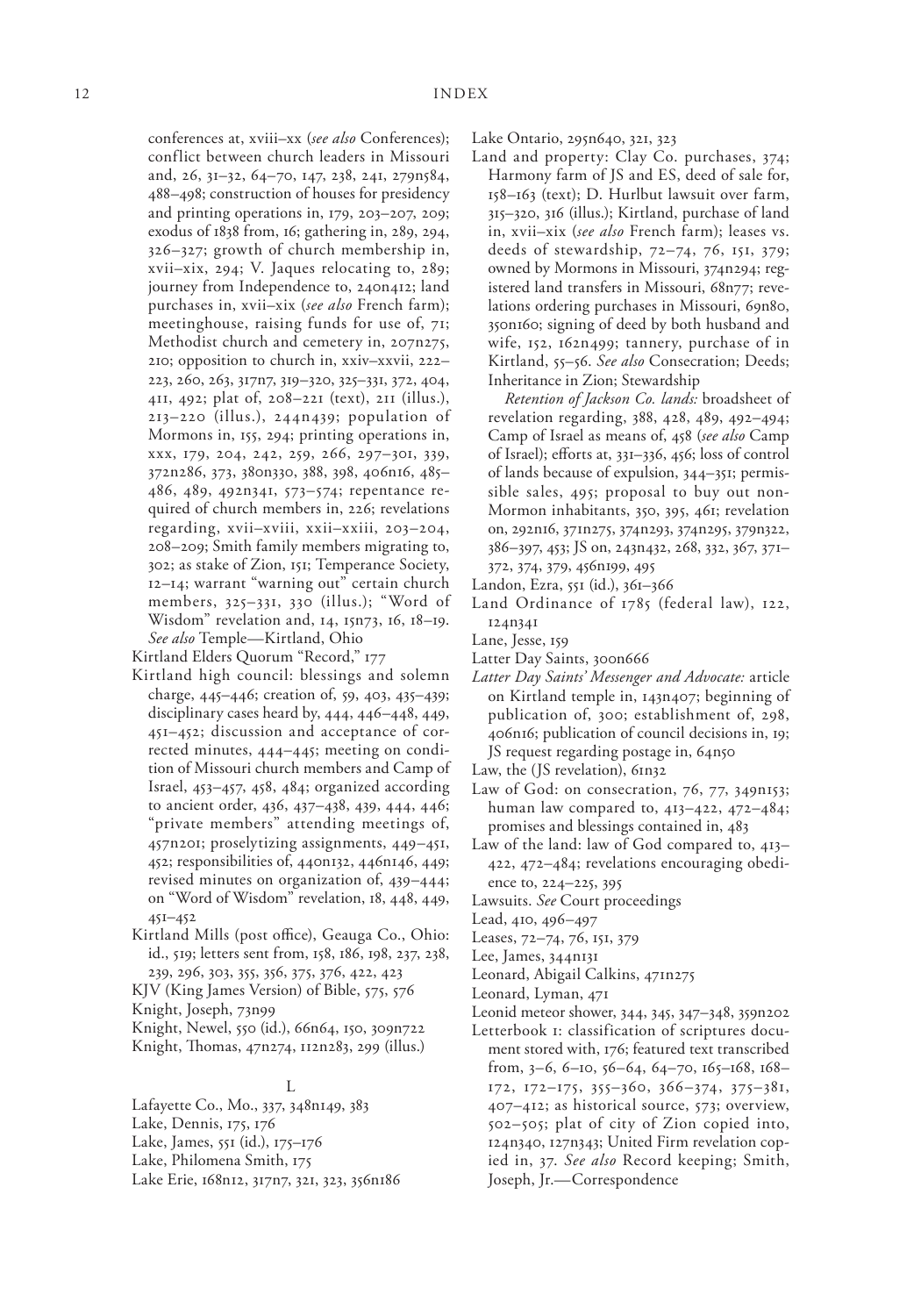Letterbook 2: featured text transcribed from, 186–198; overview, 505–506. *See also* Record keeping; Smith, Joseph, Jr.—Correspondence

Lewis, Joshua, 349n156

Lewis, N.Y., 461n234

Lexington, Mo., 520 (id.), 190, 349

Liberty, 415

- Liberty, Mo.: id., 520; Mormons fleeing from Jackson Co. to, 339; possibility of establishing press in, 380; *Upper Missouri Enquirer* printed with church press in, 267n507
- Liberty Blues (militia unit), 468, 470–471
- Liberty landing (Clay Co., Mo.), 520 (id.), 369, 470n270
- Licenses, priesthood: def., 43; "Articles and Covenants" on, 463; development of policies regarding, 78; printed, 464, 465 (illus.), 467; for recruiters for Camp of Israel, 463, 465, 466; revocation of, 81n130; standardization of, 44; of F. Williams, 43–46, 45 (illus.), 463–465, 465 (illus.)
- Linsey, Mr., 471
- Linville, Thomas, 354n172, 370
- Linville, Zachariah, 551 (id.), 340
- Literary Firm: def., 111n277, 149n424, 298, 496n358; importance of mercantile support for, 155; members of United Firm composing, 149n424
- "Little Charles," 359
- Livingston Co., N.Y., 361, 450
- Lot (biblical figure), 304n688
- Lowe, Thomas C., 352 (illus.)
- Lucas, Samuel D., 194n191
- Luther, Martin, 33
- Lyman, Amasa, 321
- Lyman, Richard, 323
- Lyon, Aaron C.: at C. Hodges disciplinary hearing, 447; moving from Warsaw to Kirtland, 237; proselytizing by, 57, 431
- Lyonstown, N.Y., 361

#### M

- Mack, Lucy (mother of JS). *See* Smith, Lucy Mack
- Majors, Alexander, 195n196
- Majors, Benjamin, 194n193

Malaria, 16

- Manchester, N.Y., 430nn99–100
- "Manifesto" to remove Mormons from Jackson Co., 187–188, 190, 191–194 (text), 222
- Manship, George, 340, 370
- Marsh, Thomas Baldwin: id., 551; antimony and lead for type metal, enquiries about, 410, 496; asking for forgiveness and seeking unity with Kirtland church, 66n64; peace warrant, efforts to obtain, 349n156; proselytizing in New Portage, 425
- Martin, Moses, 327n49
- Marvin, Edmund, 450, 452
- Mason, Arnold, 56
- McCarty, Richard, 336, 340n105, 351, 354
	- McClellan, Lydia Goldthwaite Bailey, 552 (id.), 323, 359
	- McCoy, Isaac, 348n152
	- McKune, Joseph, Jr., 552 (id.), 158–163
	- McLellin, William E.: id., 552; arrested for false imprisonment, 336, 351; baptism of Eden Smith by, 173; on Camp of Israel, 457n203; excommunication of, 31; Missouri land sold to non-Mormons by, 456; opposition to church members in Jackson Co. and, 238, 336, 337, 339n103, 351; signatory to agreement pledging Mormons would leave Jackson Co., 194
	- McWithy, Isaac, 553 (id.), 10, 486, 487
	- Medina Co., Ohio: id., 521; illegal ordinations in, 78–81; proselytizing in, 54n301, 66n61, 69, 77– 78, 169
	- Melchizedek priesthood, 129. *See also* High priesthood
	- "Memorandum of agreement" pledging Mormons would leave Jackson Co., 187–188, 190, 194–195, 204n255, 297
	- Mentor, Ohio: id., 522; distillery closure in, 12; Hale farm deed signed in, 162; D. Hurlbut in, 317n7, 411
	- *Messenger and Advocate.* See *Latter Day Saints' Messenger and Advocate*
	- Methodist church and cemetery (Kirtland, Ohio), 207n275, 210
	- Metzger, Bruce, 33n203
	- Meylert, Secku, 158, 160, 163
	- Michael (archangel), 429n96
	- Michigan Territory, 423n69
	- Migration: certificates or licenses for, 62n37, 63; Jackson Co. administrative and spiritual issues with, 150n432; Jackson Co. opposition to church not stopping, 332, 336; of Mormons to Jackson Co. without sufficient preparation, 191n182; of New England Mormons to Ohio and Missouri, 59, 61–62; revelation on move from New York to Ohio, 427n86; of Smith family members to Kirtland, 302
	- Militia: guarding Mormons at court proceedings, 385, 407, 410n35, 468, 470–471; Liberty Blues, 468, 470–471; Mormons attacked and disarmed by, xxx, 337, 341n114, 345, 349, 366, 386; petition to Missouri governor for protection by, 334, 384n357, 407, 409n29; petition to Missouri governor to organize Mormon, 384n357
	- Millenarianism: obedience to law of God and, 480–484; revelation of gospel to Gentiles and then Jews, 28
	- Millet, Artemus, 113n295, 574
	- Milliken, Nathaniel, 48n283
	- Millstones, 168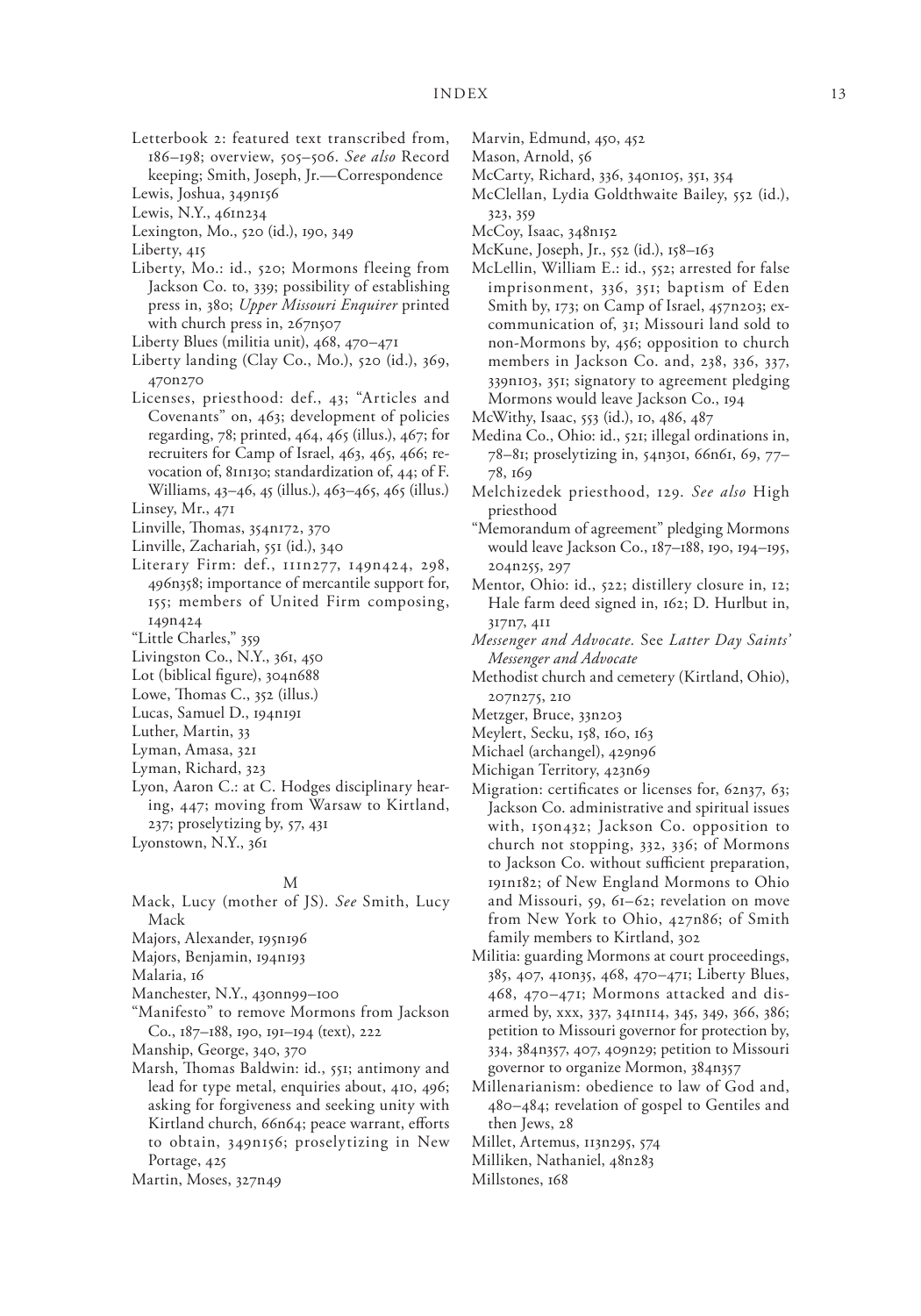Minute Book 1: def., 38; featured text transcribed from, 10, 11, 38, 39–43, 46–50, 50–54, 53 (illus.), 55–56, 70–71, 77–81, 81–82, 102–104, 108–110, 112–115, 116–117, 118–119, 119–120, 175–176, 297–301, 401–402, 425–427, 427–431, 435–439, 439–444, 444–448, 448–452, 453–457, 484– 488; Jackson Co. temple names copied into, 123; overview, 506–507; revelations noted in, 37, 38; United Firm activities in, 38n238. *See also* Record keeping

Minute Book 2, 38n238. *See also* Record keeping Missions. *See* Finances; Proselytizing

- Missouri: Camp of Israel's departure for, xxxi, 319, 360n209, 485; church leaders in, 239n408, 262n465; conflict between church leaders in Kirtland and, 26, 31–32, 64–70, 147, 238, 241, 266n502, 279n584, 488–498; federal land sales in, 69; land owned by Mormons in, 374n294; ordination policy in, 78n124; poverty of church members in, 68, 150n432; registered land transfers in, 68; revelation chastising church members in, 266n502; revelations on purchasing land in, 69n80, 350n160; solemn assemblies held in, 65; standing high councils in, 440; state constitution on grand jury members, 469; state government, protection and redress sought from, xxix, xxx, 332, 345, 348, 357–358, 375, 382, 384, 396, 408, 409; western Missouri (1833–1834), 532 (map); "Word of Wisdom" revelation in, 19n97. *See also* Independence, Mo.; Jackson Co., Mo.; Zion; *and specific locations*
- *Missouri Republican* (St. Louis), 194n195, 259–260, 366, 367, 369, 375
- Morley, Alfred, 162n502
- Morley, Isaac: id., 553; arrested for false imprisonment, 336, 351; asking for forgiveness and seeking unity with Kirtland church, 66n64; as bishop, 150; as bishop's counselor, 150n432; as Missouri church leader, 239n408, 262n465; Missouri church leaders offer lives, 187, 239n409, 262n472; opposition to church members in Jackson Co. and, 187, 194n192, 238–243, 258–269, 336, 337, 351, 357n196

*Letter:* from JS, 375–381

- Morley, Thomas, 48, 49 (map)
- Morley, Urania Lucretia Conant, 158, 160, 162
- Morley farm (Kirtland, Ohio), 521 (id.), xviii, 48n283, 49 (map)
- Moroni (Book of Mormon figure), 106n238, 341n111, 370
- Moses (biblical figure), 72n97, 84, 460, 461n230, 479, 493
- Mount Pleasant, Upper Canada: id., 521; proselytizing in, 320–325, 322 (map), 355–356, 358n201
- Mulholland, James, 177, 186, 188, 505
- Mummies, 91, 92–93
- Murdock, John: id., 553; at Avon meeting, 487;

baptism of, 4; disaffection of E. Landon and, 361, 362; on evil spirits, 4–5; on Lyman Johnson in Upper Canada, 450; journal of, 574; proselytizing by, 51, 361, 451n175, 488; recruitment for Camp of Israel and, 459, 488; "warned out" of Kirtland, 329, 331

Music: choir for temple, 142n400; first Mormon hymnal, 197n207; hymns sung in Jackson Co., 188, 196–197

### N

Native Americans. *See* American Indians

- Nauvoo, Ill.: JS's Egyptian materials in, 92n201; standing high council in, 440; "Word of Wisdom" revelation in, 16, 19, 21n124
- Nephi (Book of Mormon figure), 227, 235
- Newberry, James, 456n200, 497
- Newburg Centre, Ohio, 450
- Newell, Grandison, 317n7
- New Jerusalem. *See* Zion, city of
- New Portage, Ohio: id., 522; assistance in building Kirtland temple from, 426; building of meetinghouse in, 426, 427; conference in, 79n126, 79n128, 425–427, 431
- Newspaper coverage of church: in *American Revivalist, and Rochester (N.Y.) Observer,* 6–10; in *Boonville (Mo.) Herald,* 340n108, 366, 367, 368, 469n269; E. Booth letters in *Ohio Star* (Ravenna), 425; on Camp of Israel, 457n203, 459; in *Missouri Republican* (St. Louis), 194n195, 259– 260, 366, 367, 369, 375; on opposition in Jackson Co., 194n195, 259–260, 340n108, 366, 471n272; in *Painesville (Ohio) Telegraph,* xxiv, xxxi, 260, 327n46, 333n74, 388, 457n203, 492n343, 493n345
- New York: 1833–1834, 528 (map); affadavits critical of JS and Book of Mormon collected in, 317, 405n10, 408, 411; proselytizing in, 321; purchase of press and type in, 298, 373n289, 380n330, 489, 492; recruitment for Camp of Israel in, 485; revelation on move to Ohio from, 427n86. *See also specific locations*
- Nickerson, Eleazer Freeman, 323, 355, 359
- Nickerson, Eliza McAlister, 554 (id.), 359
- Nickerson, Freeman: id., 554; at Avon meeting, 487; collection of money to pay off Kirtland debts by, 486; eye problems of, 360; handwriting in JS journal, 501; invitation to proselytize relatives in Upper Canada from, 321–323, 355; JS on, 356
- Nickerson, Huldah Chapman, 321–323, 356, 360
- Nickerson, Moses Chapman: id., 555; baptism of, 323, 355; on growth of church in Mount Pleasant, 323–324; interest in Mormonism, 321–323; plan to visit Kirtland, 360; requesting preachers, 449–450; S. Rigdon, correspondence with, 355, 356, 358n200

*Letter:* from JS, 355–360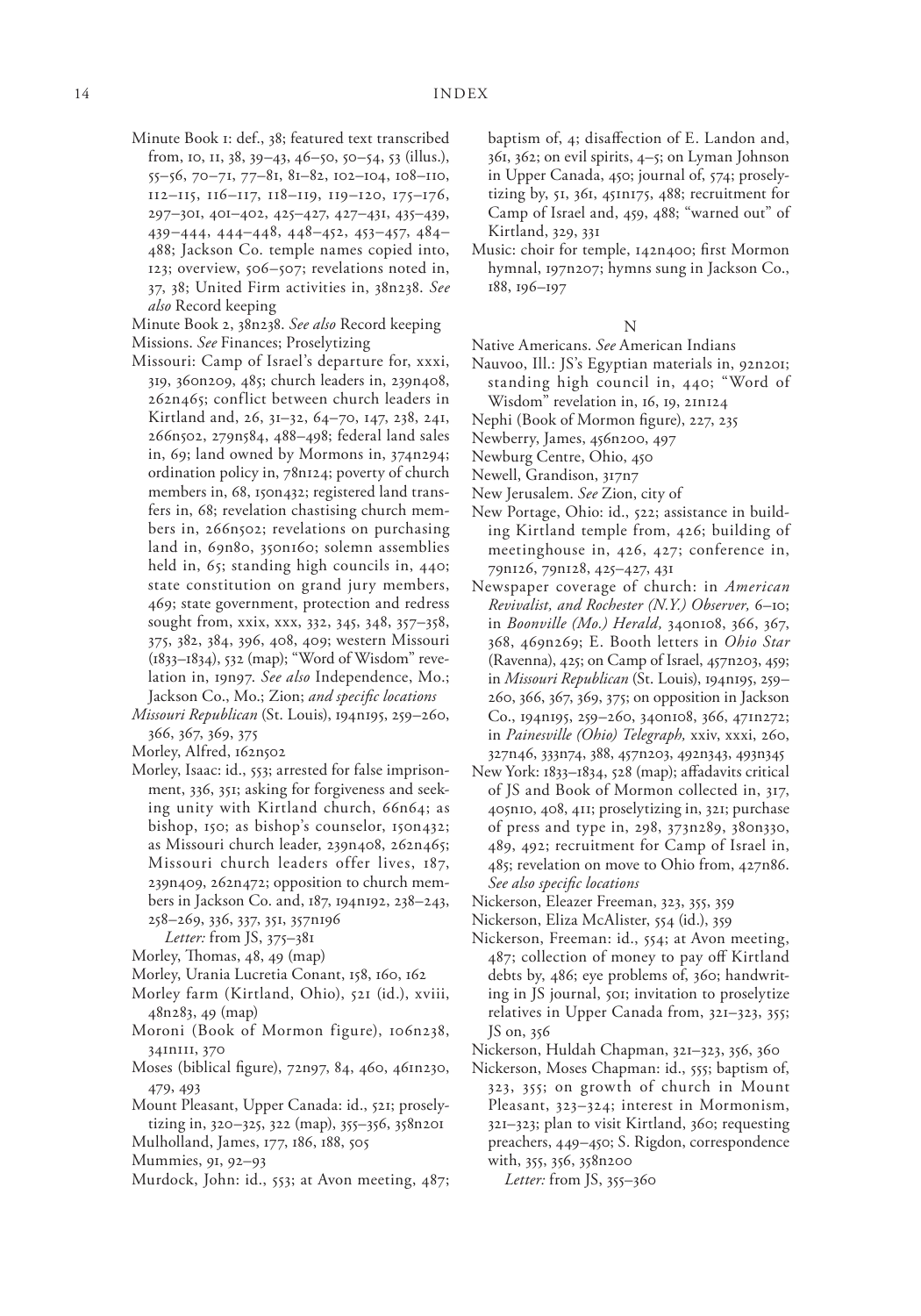*Niles' Weekly Register* (Baltimore, Md.), 194n195

- N. K. Whitney & Co. white store (Kirtland, Ohio): id., 522; acquisition of land adjacent to, 46, 48nn282–283, 49 (map), 55; copies of Book of Commandments to be mailed to, 167; debts incurred in procuring goods for, 154, 485, 486nn312–313, 494n349; French farm deeded to, 111n274, 319n11; mercantile operations of United Firm overseen by, 298
- Noah (biblical character), 304, 307
- Noble, George H., 159n487
- Norris, B. F., 404
- Northampton, Ohio, 169
- *Northern Times* (Kirtland, Ohio), 374n291, 406n16

Norton, John, 177

Norton, Ohio, 426n84, 462n238

### $\Omega$

Ohio: 1833–1834, 529 (map); revelation on move from New York to, 427n86; statute on overseers of the poor, 326, 327n46, 328. *See also specific locations*

*Ohio Star* (Ravenna), 425

- Oldham, Leonidas, 194n193
- "Olive leaf" revelation, 65, 157, 202n243
- Olmstead, Newel K., 194n191, 194n193
- Olney, Oliver H., 555 (id.), 171, 216
- Opposition: in *American Revivalist, and Rochester (N.Y.) Observer,* 6–10; by E. Booth, 425; by E. Howe, xxiv–xxv, 320, 328, 574; in Kirtland, xxiv–xxvii, 222–223, 260, 263, 317n7, 319–320, 325–331, 372, 404, 411, 492; letters to church members on, 398, 399, 400, 473, 483; political vs. religious nature of, xxv; prayer related to, 403–407; revelation on peace in face of, 221– 237; by JS family members, 302. *See also* Jackson Co., Mo.

Ordinances. *See* Baptism

- Ordination: development of policies concerning, 78–79; letter to church members on, 398, 399; unauthorized, in Medina Co., 78–81
- Origen (early Christian scholar and theologian), 84n148
- Orleans, N.Y., 295n640
- Orton, Roger, 555 (id.), 486, 487
- Otis, Matilda, 331n63

Overseers of the poor in Ohio, 326–331

Overton, Aaron, 194n193

Owens, Samuel C., 194n191, 194n193, 354n174

### P

Page, Hiram, 555 (id.), 61n30, 339, 349n156 *Painesville (Ohio) Telegraph,* xxiv, xxxi, 260, 327n46, 333n74, 388, 457n203, 492n343, 493n345 Painesville, Ohio, 522 (id.), 70, 71, 318n8, 411 Palmer, Ambrose, 426

Papyri, 91, 92–93

- Parables, 379, 388, 393–394, 396, 410n33, 453, 461, 481, 492n343
- Parks, John, 555 (id.), 325, 331
- PARTRIDGE, EDWARD: id., 556; handwriting of, 71, 238, 308, 344

church activities

J. Corrill as counselor to, 64, 70n86; directed to provide deeds with inheritances, 349n153; instructions on consecration, inheritance, and stewardship directed to, 71–77, 151, 152–154, 344–351, 379n327; as Missouri church leader, 25, 72n95, 239n408, 262n465; plat of city of Zion and plan of temple conveyed to, 147–158, 208; on plat of city of Zion and temple plan, 152n449, 296; power of agency between branches of United Firm and, 151; proposal for Zion's city center, 308–313, 310 (illus.), 312–313 (illus.); on revised plat of city of Zion, 246; seeks counsel from JS on Missouri church members, 387; solemn assemblies held by, 266n502; in United Firm, 36, 300n664

#### **CONFLICT**

court proceedings regarding opposition to church in Jackson Co. and, 469; on landholdings at expulsion from Jackson Co., 73n99; Missouri church leaders offer lives, 187, 239n409, 262n472; Missouri state government redress and protection, hopes for, xxx, 332; opposition to church in Jackson Co., xvi, 190n180, 194, 195, 222n327, 238–243, 258–269, 333, 335n87, 336, 341n114, 353n171, 357n195; with JS and Kirtland church leaders, 32n197, 65, 67n67, 488–498; tarring and feathering of, xxix, 187, 193n188, 199, 221, 259, 291, 334, 470n271; testimony on, 410n35

### correspondence

draft letters of, 345n135; instructions from JS in letter to V. Jaques, 291, 296; sharing public letters with, 75n105, 154, 157, 168, 291n608

*Letters from:* O. Cowdery, 238–243; Kirtland church leaders, 147–158, 228–237; JS, 71–77, 258–269, 261 (illus.), 366–374, 375–381, 488–498 *Letter to:* JS, 344–351

*Letters mentioned:* to JS on restoration to lands in Jackson Co., 384n358; to JS on violence in Jackson Co., 375

family and personal

author of "A History, of the Persecution, of the Church of Jesus Christ, of Latter Day Saints in Missouri" (1839), 574; Missouri land purchases, 69n80, 380n327, 470n271; resettlement in Clay Co., 342, 346

views and teachings

on Leonid meteor shower, 344, 345, 347–348; on migrants to Jackson Co., 150n432

Partridge, Eliza, 346n139, 348n148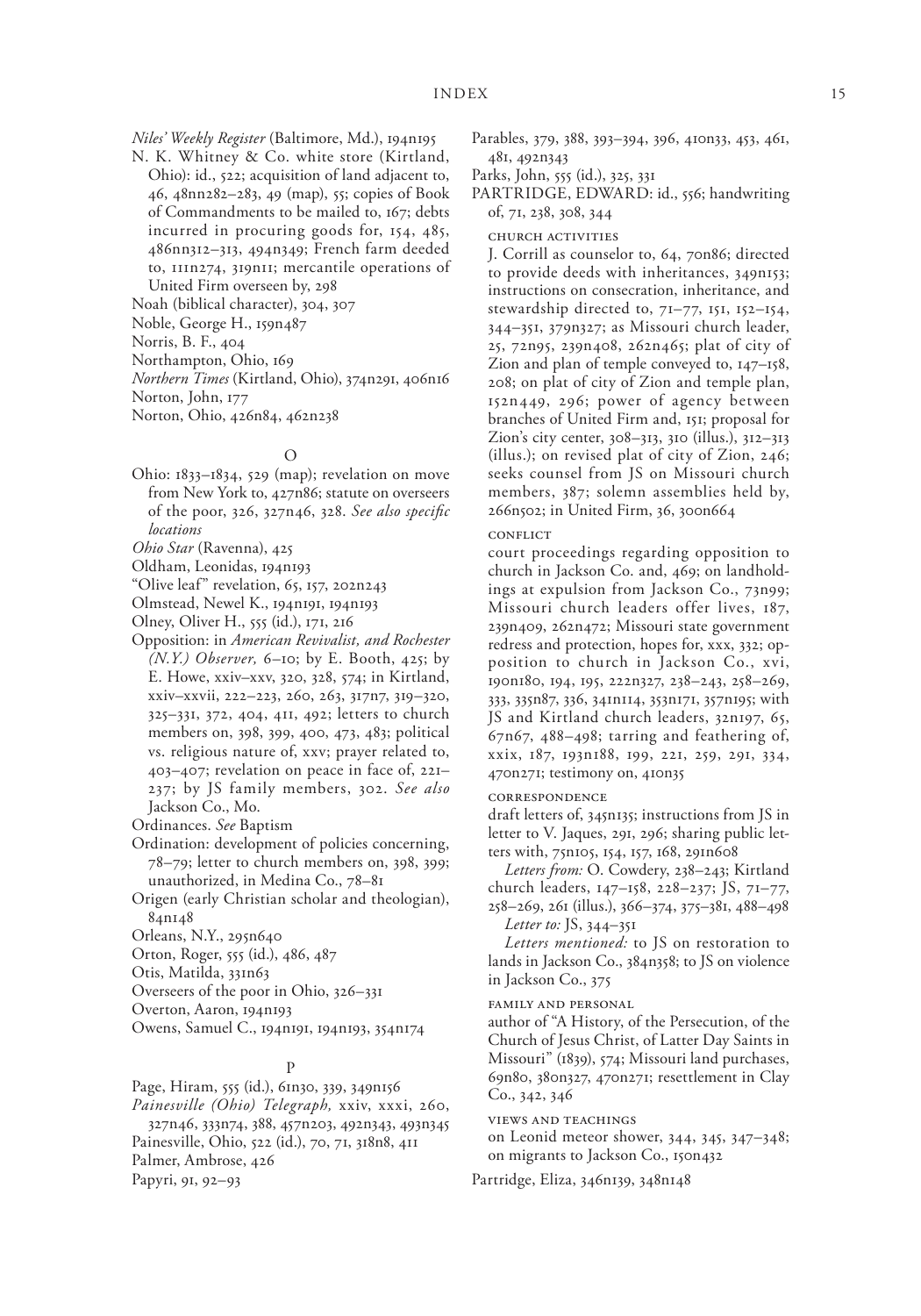- Partridge, Emily, 346n139
- Partridge, Lydia Clisbee, 121, 131, 346n139
- Patten, David Wyman: id., 556; journal of, 574; letters delivered by, 382, 388; proselytizing by, 51, 295, 321; on reasons for proselytizing, 50; warned out" of Kirtland, 329, 331
- Patten, Dorvill, 327n49
- Patten, Robert, 354n172
- Paul (biblical figure), 262, 304n688, 305–306, 372, 399, 478, 479, 481–482
- Peace, 221–228, 229–230, 233–236
- Peace warrants, 345, 348n149, 349nn155–156, 411
- Pearl of Great Price, The: id., 576; Book of Moses in, 180, 576; in Mormon scriptural canon, 575
- Peck, Hezekiah, 556 (id.), 150
- Perry, Asahel, 487
- Perry, William Chadwick, 216
- Perry Co., Ohio, 169
- Perrysburg, N.Y., 522 (id.), 323, 485
- Persecution. *See* Jackson Co., Mo.—Opposition to church in; Opposition
- Peter (biblical figure), 304n688, 429n96, 437, 480, 484
- Peter French farm. *See* French farm (Kirtland, Ohio)
- Peterson, Ziba, 557 (id.), 156
- Pettegrew, David, 266n502, 332
- Phelps, Sally Waterman, 15
- PHELPS, WILLIAM WINES: id., 557

church activities

as Missouri church leader, 239n408, 262n465; Missouri church leaders offer lives, 187, 239n409, 262n472; opposition to church members in Jackson Co., 186–198, 196–198, 238–243, 258–269, 332, 333, 335, 336–341, 357n196, 370, 410n35, 497; seeks advice from JS on Missouri church members, 407–408; in United Firm, 36, 37n234, 300n664

### correspondence

*Letters from:* O. Cowdery, 496–498; JS, 375– 381, 488–498

*Letters to:* JS and Kirtland church leaders, 336–341, 342–343, 382–386, 468–472

*Letters mentioned:* answers to questions asked by, 154, 166; asking for forgiveness and seeking unity with Kirtland church, 65, 66n64, 68; by E. Partridge, 344, 346; on refugee Mormons in Jackson Co., 342–343, 382–386; to JS and Kirtland church leaders, 367, 369, 370, 375, 489, 491, 496–498; between JS and, 26, 66n65, 104–105, 178n70, 298, 345, 373, 379n322, 504; on "Word of Wisdom" revelation, 15

record keeping and publishing

Book of Commandments, publication of, 148n422, 153n453, 573; Book of Mormon, publication of, 150n430; as editor and printer, xxvii– xxviii, 157, 238–239, 265, 266n505, 297, 496–498, 501, 573; newspaper article on free people of color, 186–187, 189; plan to write history of Mormons in Missouri, 380n332, 385; in Revelation Book 2, 508, 509–510

revelations for

on establishing press in Zion, 259, 265n498, 297

travel and relocation to Kirtland, 380

- Philadelphia, Pa., 122n331
- Pickett, Agnes Moulton Coolbrith, 557 (id.), 294, 295n635, 534 (chart)
- Pitcher, Thomas, 194n191, 337, 385n363
- Pittsburgh, Pa., 54, 91, 151n439
- Pixley, Benton, 74, 241n422, 304n688
- Plats: comparison of Kirtland and city of Zion plats, 209, 244n439; Kirtland, 208–221 (text), 211 (illus.), 213–220 (illus.), 244n439; original plat for city of Zion, 94, 121–131 (text), 125–126 (illus.), 130–131 (illus.), 147–148, 151, 152, 190n179, 197, 201n239, 203–204, 208, 209, 296, 308; E. Partridge proposal for Zion's city center, 308–313 (text), 310 (illus.), 312–313 (illus.); revised plat for city of Zion, 124, 243– 258 (text), 245 (illus.), 253–254 (illus.), 260, 296n643, 308
- Pontiac, Michigan Territory, 422
- Portage Co., Ohio, 169
- Porter, Ann, 214
- Postage, 63–64, 296n645
- Poverty: bishops' responsibilities for poor, 154; of Missouri church members, 68, 150n432; overseers of the poor in Ohio, 326–331, 330 (illus.)
- Power of agency, 151
- Pratt, Orson: id., 558; at Avon meeting, 487; John Carter recommended to consult with, 58, 62; disaffection of E. Landon and, 361–362, 363, 365; handwriting of, 457; journal of, 574; listed on Kirtland plat, 218; notebook of revelations, 508; proselytizing by, 51, 58, 63n43, 449n161, 450–451, 452, 486, 488; recruitment for Camp of Israel by, 368, 451, 458, 462, 485, 486, 488; spies for Jackson Co. mob captured by, 353n169; on "Word of Wisdom" revelation, 449, 451
- Pratt, Parley Parker: id., 558; at Avon meeting, 487; as bishop's counselor, 150; on chastising of Zion, 200; and expulsions from Jackson Co. and resettlement in Clay Co., 342, 343n126, 347, 349n156; handwriting of, 501; image of, 455 (illus.); listed on Kirtland plat, 218; on migrants to Jackson Co., 150n432; proselytizing by, 31n197, 488; recruitment for Camp of Israel by, 454, 458, 462, 485, 488, 495; as teacher, 150n431, 199, 200, 201n232, 229n373, 230n378; traveling to Kirtland to report on church in Missouri, 453–457, 458, 484, 490, 497

Pratt, William, 329n60, 382, 388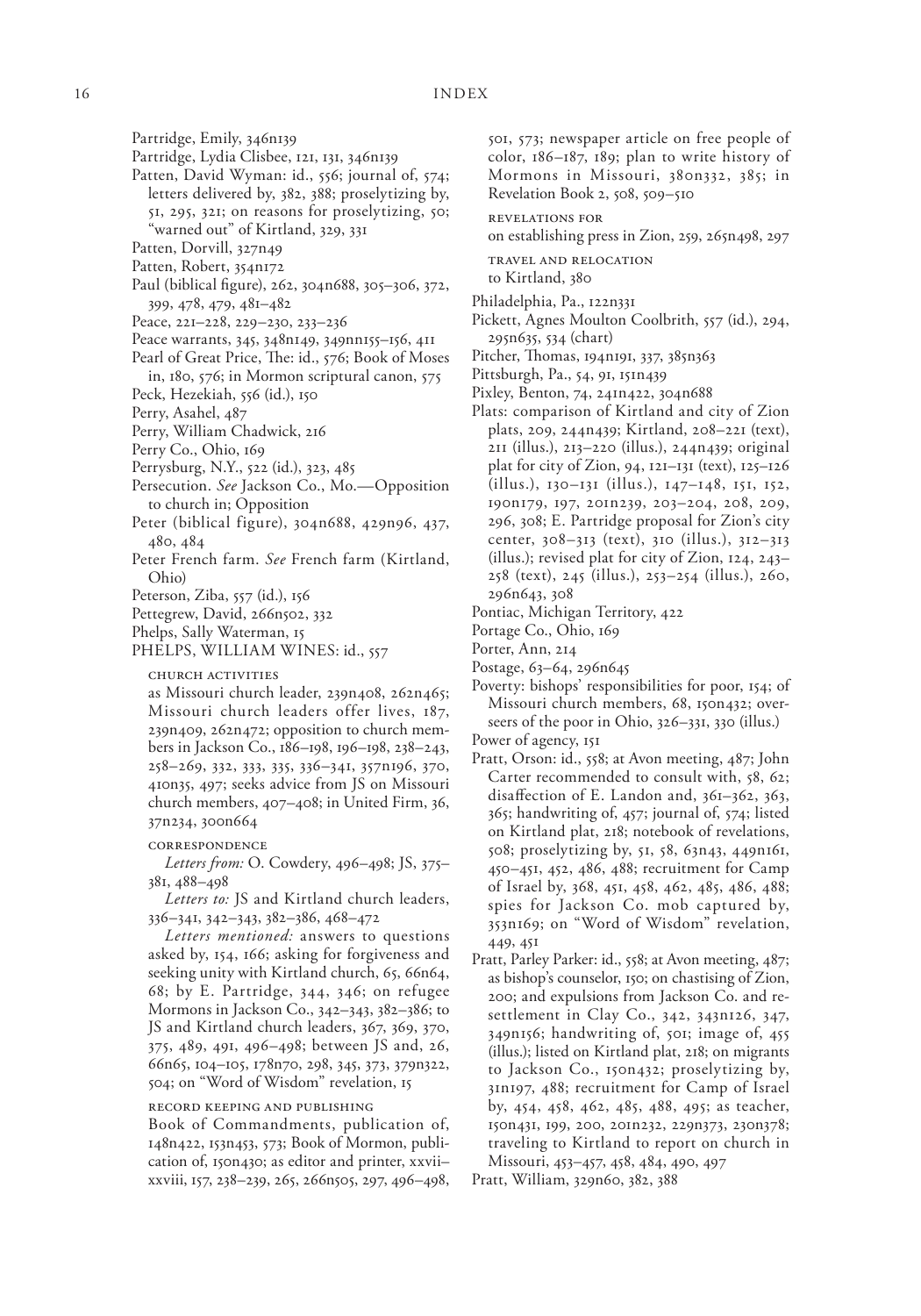- Prayer: on problems related to opposition to church and debts owed, 403–407 (text), 486; revelation on prayer and fasting in relation to acquisition of land, 48n281
- Presidency of the high priesthood: def., xxi; appeals of disciplinary decisions to, 425, 436, 438n122, 444; clerks, xix, 36n222, 112–113, 115, 156n474; plat for city of Zion, creation of, 121– 122; power to call other high priests as counselors, 117n307; responsibilities of, 398n455; revelation on construction of house for, 203–207, 209, 228–229, 232–233, 236–237; revelation on membership of, 24–32; S. Rigdon admitted to, 24, 39, 40–42; JS ordained as, 24, 429n96; temple in city of Zion intended for, 128–129, 132, 140n389; vision of House of the Lord shared by members of, 279n580; F. Williams admitted to, 3, 35, 39, 40–42, 44
- Priesthood: Aaronic, 129, 183; "Articles and Covenants" outlining hierarchy of, 61n35; "holy order of God," 44n268; of Melchizedek, 129; open letters to, 397–401, 412–422; teachers distinguished from priests, 129n369. *See also* High priesthood; Licenses, priesthood; *and specific priesthood offices*

Primitivism, Christian. *See* Restorationism

- Printing and publishing: antimony and lead for type metal, enquiries about, 410, 496–497; Book of Commandments, xvii, xxix, 166, 189, 297, 406n15, 573; Book of Mormon, 68, 150n430, 154, 576; broadsheet of revelation on retention of land in Jackson Co., 388, 428, 489, 492–494; Doctrine and Covenants, 576; French farm land dedicated for purposes of, 111n277; in Kirtland, xxx, 179, 204, 242, 259, 266, 297– 301, 339, 372n286, 373, 380n330, 388, 398, 406n16, 485–486, 489, 492n341, 573–574; licenses, 464, 465 (illus.), 467; *Northern Times* (Kirtland, Ohio), 374n291, 406n16; W. Phelps as editor and printer, xxvii–xxviii, 157, 238–239, 265, 266n505, 297, 501, 573; prayer for protection of church press, 403; purchase of press and type in New York, 298, 373n289, 380n330, 489, 492; revelation requiring construction of house for printing operations, 179, 203–207, 209, 228–229, 232–233, 236–237, 298; of revelations generally, 423n69, 493, 495, 573; JS Bible revision, 68, 150n430, 154, 178–179, 206n272, 229, 233, 406, 576; JS proposal to print paper in favor of government, 267, 373, 406n16
- Printing office (Independence, Mo.): id., 523; destruction of, xvii, xxix, xxx, 179, 186–198, 189 (illus.), 199, 204, 221, 238–239, 242, 265n498, 291, 297, 334, 573; extent of damage to printing equipment, 267n507; revelation on establishing, 259, 265n498, 297; JS on rebuilding, 259, 266n505, 298

Property. *See* Land and property

Prophecy. *See* Gifts of the Spirit—Prophecy

- "Prophecy of Enoch," 34 Proselytizing: in Boston, 288, 294nn634–635; in
- Canada, 113, 175, 318, 320–325, 322 (map), 355– 356, 449–450, 452; as disciplinary action, 50; fund-raising missions, 47, 50–54, 81–82, 450– 451, 452, 486; in Geneseo, 360–362; Kirtland high council assignments, 449–451, 452; in Lake Erie/Lake Ontario region, 321–325, 322 (illus.); licenses to preach, 463; in Medina Co., 54n301, 66n61, 69, 77–78, 169; in New England, 57, 63n43; in New Portage, 425; open letter to church members on, 398, 400; plans of F. Williams and S. Rigdon to tour together, 167; revelation on safety of families during, 323, 324, 357n190; temple in plat of city of Zion associated with, 129n363; traveling alone for, 452;

in Warsaw, 51, 295. *See also specific individuals* Protestantism, 33–34

Publishing. *See* Printing and Publishing

# Q

Quorum of the Twelve Apostles, xx

### R

- Race, xxvii–xxviii, 186–187, 189, 191–192, 241n422, 297
- Ray Co., Mo., 523 (id.), 346n140, 383, 406n17, 471n274
- Record keeping: of church record and history, 196; clerks to president of the high priesthood, xix, 36n222, 112–113; letters, xx–xxi; minutes of meetings, xviii–xx (*see also* Conferences); revelations, xxi–xxiv. *See also* Letterbook 1; Letterbook 2; Minute Book 1; Minute Book 2; Revelation Book 1; Revelation Book 2; Revelations; Smith, Joseph, Jr.—Record keeping
- Redfield, Harlow, 506
- Reed, Clarissa, 54n305
- Rees, Amos, 333, 349n156, 410n35, 468, 470
- Reid, John, 327n49
- Repentance: in classification of scriptures project, 182; revelations regarding, 28n167, 66n65, 171n29; JS encouraging, 9–10, 292–293, 398
- Reps, John W., 122n332
- Restorationism, 435n111, 436
- Retention of lands in Jackson Co. *See* Land and property—Retention of lands in Jackson Co.
- Revelation Book 1: def., 38; as historical source, 573; use of in creating Doctrine and Covenants (1835), 205
- Revelation Book 2: def., 38; featured text transcribed from, 32–35, 35–37, 104–108, 110–112, 198–203, 203–207, 221–228, 386–397; as historical source, 573; index to contents, 503; overview, 508–510; "Word of Wisdom" revelation in, 20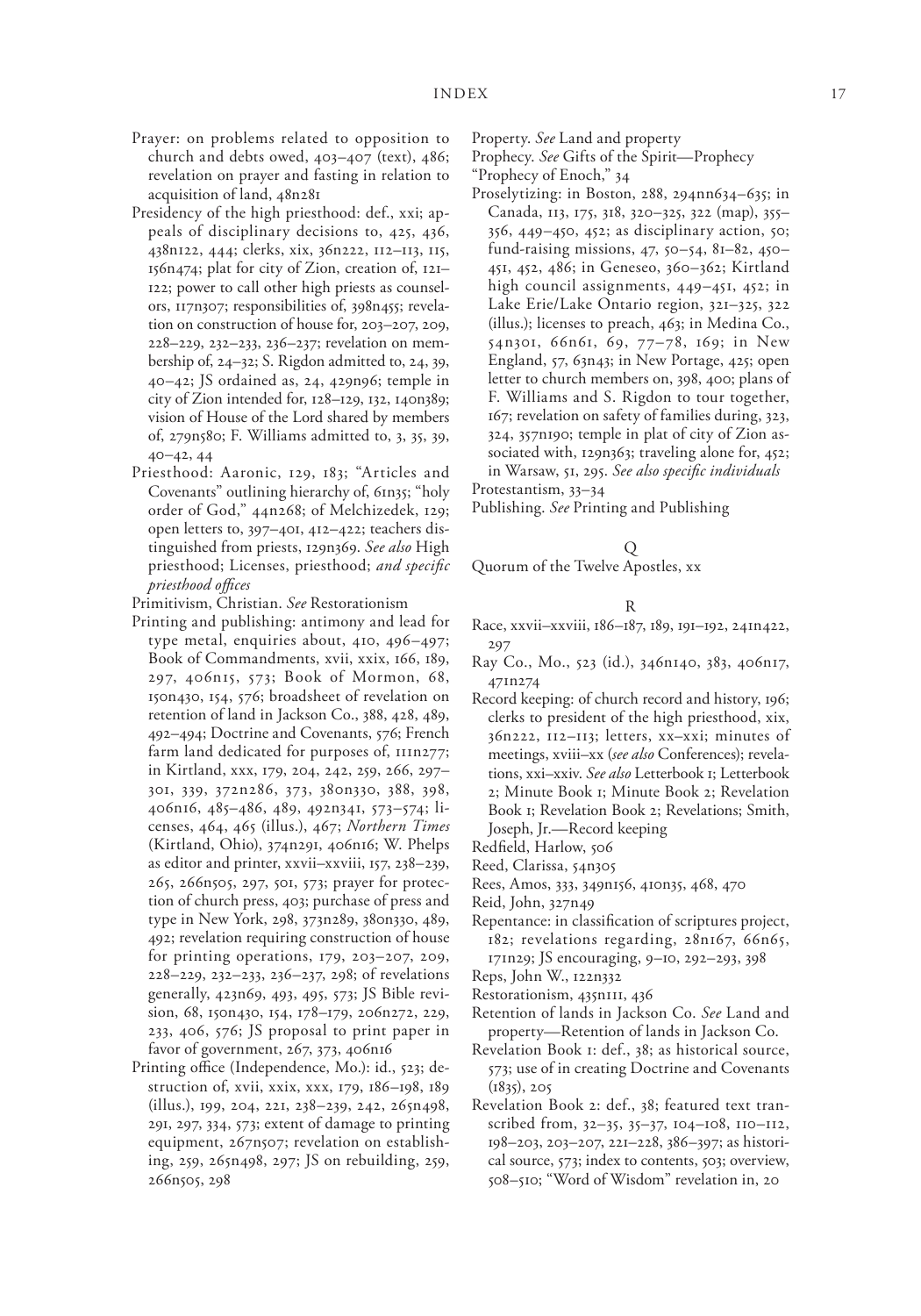Revelations: corresponding section numbers in editions of Doctrine and Covenants, 594–600 (chart); Gospel of John and, 83–84; modernday revelation defended, 301–308, 479–480; notebook of revelations, 457, 508; publication of, 423n69, 493, 495, 573; records of, xxi–xxiv; sent to Jackson Co., 149, 228–237; significance of, 573; JS Bible revision and, xxi–xxii, 27, 29, 32–35, 83; JS's reliance on, in determining character, 75n106; unauthorized receipt of through stone, 61n30; "Word of Wisdom," 11–24. *See also* Book of Commandments (1833); Doctrine and Covenants

Rich, Leonard: disciplining of, 18, 237n400, 428, 431, 449; in Geneseo, 361; relocation to Kirtland,

237; "warned out" of Kirtland, 327n49

- Richards, N., 215
- Richards, Phineas, 506
- Richards, Willard, 115n301, 213, 505, 508, 509
- Rider, Alonzo, 401
- Rider, Ezekiel, 559 (id.), 327n49, 401, 402
- Rigdon, Athalia, 90n191
- Rigdon, Eliza, 90n191
- Rigdon, John, 90n191
- Rigdon, Lucy, 90n191
- Rigdon, Nancy, 90n191
- Rigdon, Nancy Gallaher, 151
- Rigdon, Sarah, 90n191
- RIGDON, SIDNEY: id., 559; handwriting of, 77, 80 (illus.), 320, 501, 508

church activities

at Avon meeting, 487; counselor to JS, 6n28, 25–26, 28; dedication of Kirtland press, 398; discipline of church members, 402; Jackson Co. temple, dedication of land and laying of cornerstone for, 123; on Kirtland high council, 436, 441, 445; Kirtland plat, construction of, 208; Kirtland temple architectural plans, drafting of, 93, 104, 107n250, 113; Kirtland temple constuction plans of, 109; ordinations by, 4, 25n153, 40, 50, 54n302, 117; ordinations declared illegal by, 78–81, 80 (illus.); in presidency of high priesthood, 24, 39, 40–42; recruitment for Camp of Israel by, 458, 462, 466, 485; on School of the Prophets building planning committee, 105; signing license for F. Williams, 43, 44, 45 (illus.); JS Bible revision, assistance with, 29n178, 91n199, 206n272; tannery, stewardship of in Kirtland, 56; in United Firm, 35–37, 300

### correspondence

*Letters to:* Clay Co. church members, 407– 412; Eugene church leaders, 172–175; Jackson Co. church leaders, 147–158, 165–168, 228–237; Thompson church, 3–6

### family and personal

J. Bosworth and, 431, 434; concern about family while proselytizing, 323, 324, 357n190; eye problems, 356, 360n210; officiating at marriage of R. Cottrell, 331n63; residence of, 27, 30; revelation reprimands on account of family, 90; "warned out" of Kirtland, 326–327, 329, 331

### proselytizing

in Medina Co. and on way to Pittsburgh, 54, 66n61, 69, 77–78, 90–91; in New Portage, 425, 426n84; plans to tour with F. Williams, 167; in Strongsville, 450, 452, 466; in Upper Canada with JS, 320–325, 322 (map), 355–356, 449–450

### revelations for

chastising, 83–91; on duties of presidency, 24– 32; on proselytizing in Upper Canada, 320–325; on School of the Prophets, 198–203, 230

spiritual experiences visions, xxii–xxiii, 93, 361–366, 431–432

travel and relocation Missouri church visited by, 64; to New Portage, 426

views and teachings

in Disciples of Christ movement, 84, 431, 435n111; on modern-day revelation, 304n688; on "Word of Wisdom" revelation, 16

Rigdon, Sidney, Jr., 90n191

Riggs, Burr, 10

- Riggs, Harpin, 560 (id.), 10, 52
- Robbins, Lewis, 328, 331

Robinson, George W., 506

- Rochester, N.Y., 523 (id.), 303n675
- Rollins family, 510
- Roman Catholicism, 33–34

Rudd, E., 215

- Ruper, George, 160
- Russell, Alpheus Clark: id., 560; and deed of JS farm, 158, 159, 160, 162; handwriting of, 158; M. Harris disciplinary hearing and, 428, 430

Ryland, John F., 349n156, 410n35, 468, 470n272

### S

Sabbath, 183

Saco, Maine, 451, 452

- Sacrament of the Lord's Supper: at conferences of elders and high priests, 39, 42; doctrines barring reception of, 155; table in revised Jackson Co. temple plans for, 275; wine use for, 16–17, 20–21
- Sacrifice, law of, 477–479

Sadler, James C., 194n193

Sagers, William Henry Harrison, 560 (id.), 450, 452

Salem, Ohio, xxvi

- Salisbury, Wilkins Jenkins, 19n99, 534 (chart)
- Samuel, Moses, 149n426
- Sandusky, Ohio, 122n331
- Satan: buffetings of, 77, 156; confinement and coming defeat of, 266, 392, 483; destiny not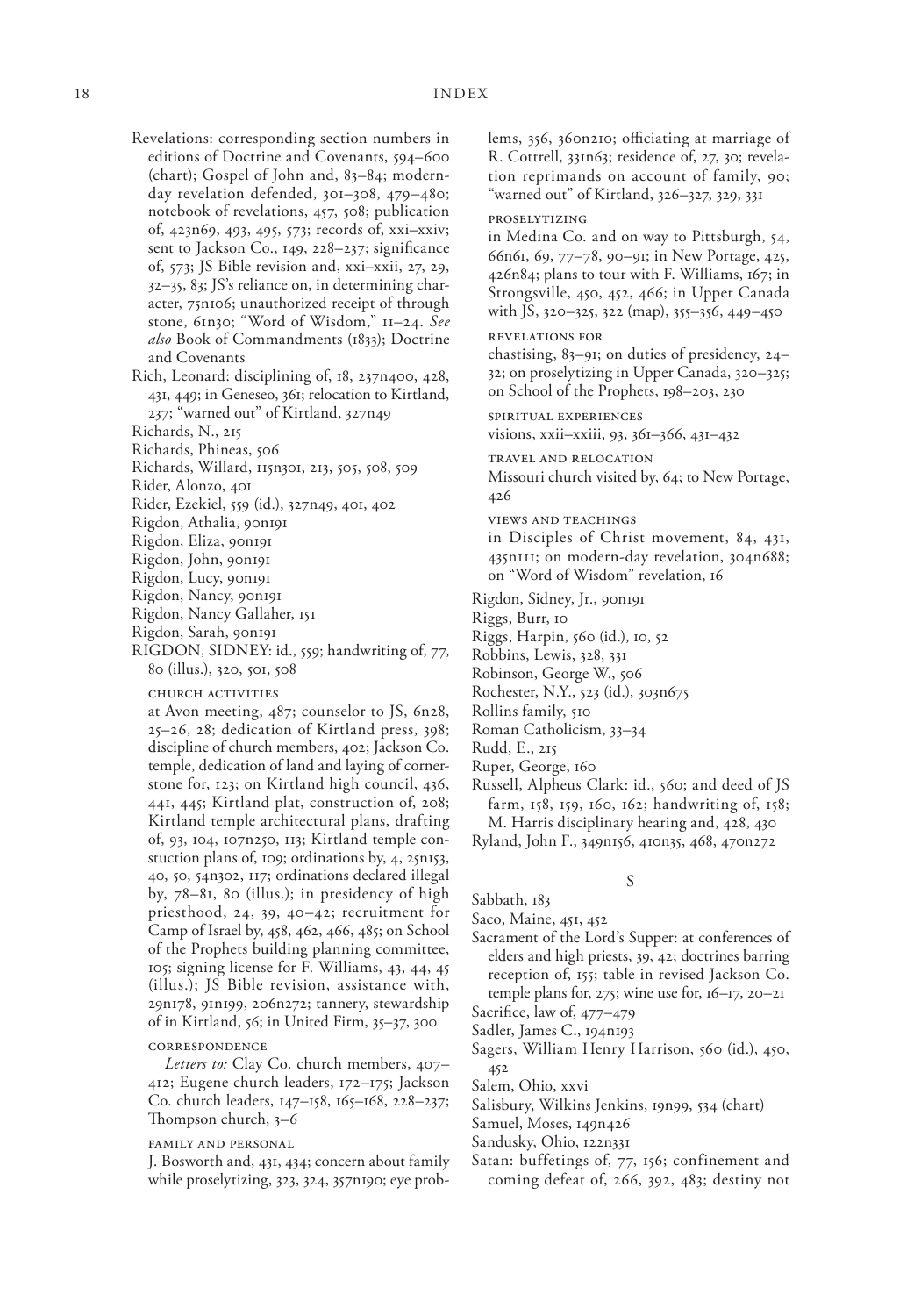Satan (*continued*)

revealed to humankind, 155; gift of tongues and, 167; E. Landon claims JS's vision of afterlife comes from, 361, 362; tribulations inflicted on church by, 188, 263; as wicked one, 90n193

Saxton, Noah Chapin, 560 (id.), 7

*Letter:* from JS, 6–10

- Schoolhouse on the flats (Kirtland, Ohio), 523 (id.), 294
- School of Elders (Jackson Co., Mo.), 190, 201n232, 230n378
- School of the Prophets: building of schoolhouse in Kirtland for, 81–82, 104–108; conflict in, 107; council of elders and, 10n53; in Jackson Co., 150n431, 198–203, 228–237; keys of, 28; location in Kirtland, xviii; revelations regarding, 28n171, 81, 86n154, 104–108, 150n431, 198–203, 228–232; sacrament of the Lord's Supper administered at meetings of, 39; temporary suspension of, 50; "Word of Wisdom" revelation and, 11

Scott, Walter, 561 (id.), 431, 434

- Scriptures: classification of scriptures project, 176–186, 181 (illus.); Latter-day Saint canon, 575–577. *See also* Bible; Book of Mormon; Doctrine and Covenants; Pearl of Great Price; Revelations
- Second Coming, xviii, xx, 185, 381n338, 482. *See also* Millenarianism
- Seeley, Latten, 327n48, 329, 331
- "Seminary Lands," Mo., 69

Septuagint, 33

- Shakers, 3–4, 84–85
- Shalersville, Ohio, 171
- Sherman, Almon, 329, 331
- Sherman, Lyman, 52, 329, 331
- Sherman, Stephen, 327, 328
- Sherwood, Henry Garlick, 561 (id.), 59n29, 63
- Sherwood, Jane McManagal (McMangle), 58, 59n29, 63
- Shibly, Henry, 487
- Sickness. *See* Health and illness
- Sidney, Joseph, 488
- Silvers, William, 349n155
- Simpson, G. W., 194n193
- Slaves and slavery, xxvii–xxviii, 186–187, 189, 191– 192, 241n422
- Smalling, Cyrus, 217
- Smith, Aaron, 561 (id.), 77
- Smith, Agnes Moulton Coolbrith (later Pickett), 557 (id.), 294, 295n635, 534 (chart)
- Smith, Asael (grandfather of JS), 301, 302n669, 534 (chart)
- Smith, Don Carlos (brother of JS): id., 562; listed on Kirtland plat, 219; marriage of, 295n635; pedigree chart for JS, 534 (chart); visiting relatives in Stockholm, N.Y., 301
- Smith, Eden: id., 562; disciplining of, 18, 170,

172–175; ordination of, 79n126, 169; proselytizing by, 77, 79nn126–127, 169

- Smith, Elijah, 562 (id.), 48, 49 (map)
- Smith, Elizabeth Ann, 90n194
- Smith, Elizabeth Boosinger, 169
- Smith, Emma Hale (wife of JS; ES in this index): id., 563; deed of sale of Harmony farm, 158–163; Egyptian mummies and papyri sold by, 92; in Kirtland, xviii; in Manchester, N.Y., 430nn99– 100; obtaining of Book of Mormon plates and, 430nn99–100; "Word of Wisdom" revelation and, 12, 15
- Smith, George A. (cousin of JS): on Canadian converts, 175n58; on church discipline under JS, 119n313; on D. Copley, 118; on C. Hodges, 447n153; on D. Hurlbut, 104n223, 116–117, 119, 318n8; Kirtland temple construction, role in, 115n301; medicinal use of whiskey for cholera by, 15–16
- Smith, Hyrum (brother of JS): id., 563; conflict with Missouri leadership and, 26, 32n197, 65, 266n502; D. Copley and, 118; as counselor to N. Whitney, 115n300; on decision of JS not to settle in Jackson Co., 265n494; dedication of Kirtland press and, 398; D. Hurlbut and, 103, 117, 118, 315–320, 316 (illus.); inheritance near temple site, 207; journal of, 574; Kirtland high council and, 436, 454; Kirtland temple construction and, 93, 94, 113, 114 (illus.), 115, 426n85; land ownership in Kirtland, 320n16; listed on Kirtland plat, 210, 217, 219; on migration of Silas Smith and M. Duty to Kirtland, 302n672; pedigree chart for JS, 534 (chart); proselytizing by, 52, 112; recruitment for Camp of Israel by, 458–459, 462, 465, 485, 495n354; residing on F. Williams farm, 319; School of the Prophets building and, 82, 105; Silas Smith baptized by, 302; "warned out" of Kirtland, 327, 329, 331; on "Word of Wisdom" revelation, 14n71, 16, 17–18, 19, 21n124
- Smith, Jesse (uncle of JS): in Camp of Israel, 450; opposition to church, 302; pedigree chart for JS, 534 (chart); proselytizing by, 450, 452; in Stockholm, N.Y., 301
- Smith, Jesse Johnson (cousin of JS): id., 564; handwriting of, 301; letter from JS to Silas Smith transcribed by, 301, 302–303, 307n704
- Smith, John (citizen of Jackson Co. and signatory of "manifesto"), 194n191
- Smith, John (father of Eden Smith; no relation to JS): id., 564; baptism of, 169; correspondence with Kirtland church leaders, 166–167, 168– 172; disciplining of, 169–175, 365n238; ordination of, 117, 169n15, 171n30
- Smith, John (uncle of JS): baptism of and proselytizing by, 302; church meetings held at residence of, 294; journal of, 302n669, 574; on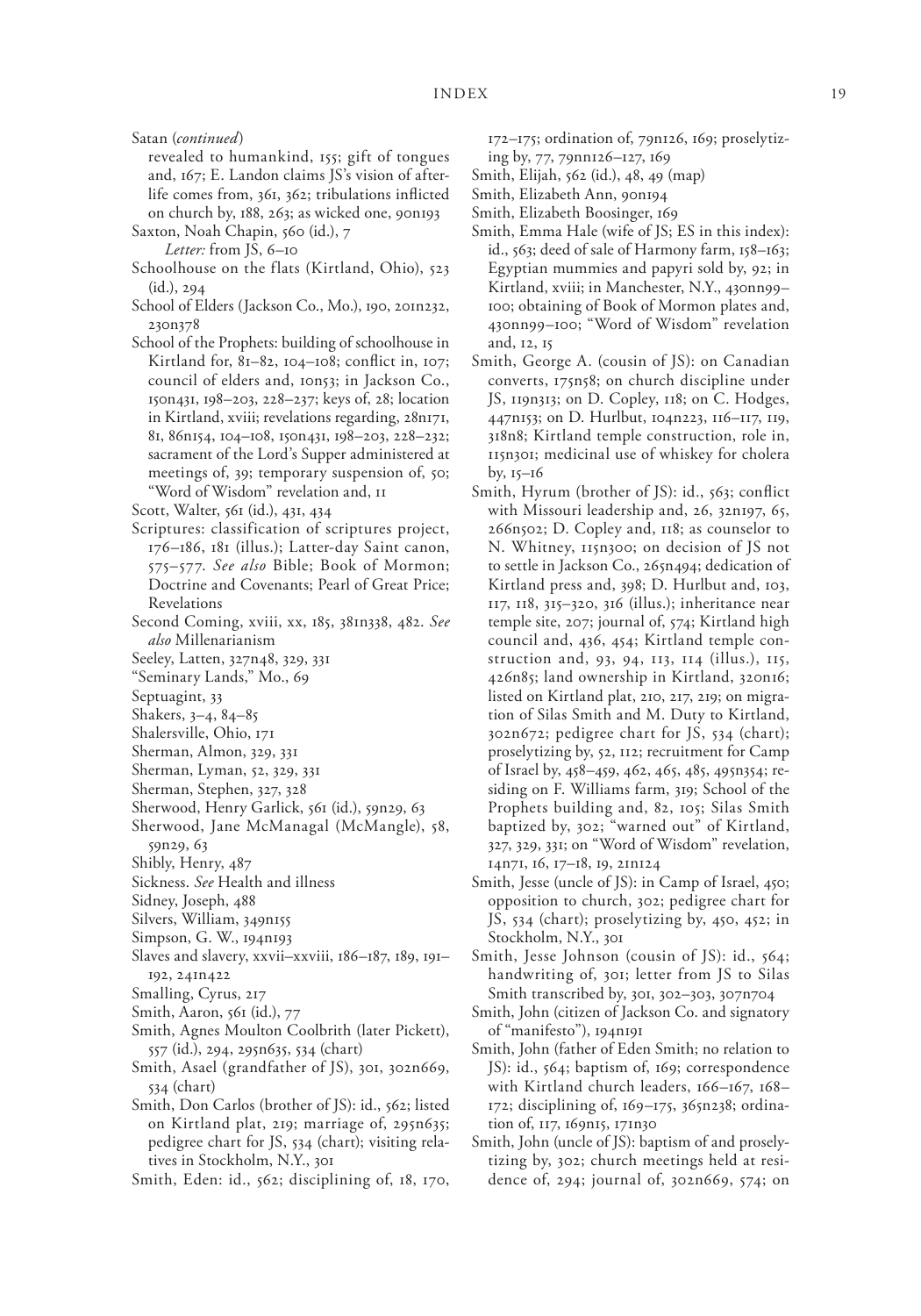Kirtland high council, 436, 437, 439, 441, 443; J. Lake, meeting to decide residence of, 176; pedigree chart for JS, 534 (chart); request for visit of JS and S. Rigdon to brother-in-law, 323; H. Smith acting in place of, 436, 454; "warned out" of Kirtland, 329

Smith, John L., 288

- Smith, Joseph, III (son of JS): Egyptian mummies and papyri sold by, 92; on Kirtland Elders Quorum "Record," 177; pedigree chart for JS, 534 (chart)
- SMITH, JOSEPH, JR. (JS in this index): chronology, xiv (illus.), 511–514; handwriting of, 45 (illus.), 46, 59–62, 60 (illus.), 80 (illus.), 81, 117, 156, 162, 170–172, 224, 237, 296, 316 (illus.), 320, 464, 465 (illus.), 467

character and personality

reliance on revelations for determining character, 75n106; in response to problems of church, xxxii, 489; strictness of church discipline under, 119n313

church activities

at Avon meeting, 487; blessings conferred by, 445–446; classification of scriptures project, 178; completes Bible revision, 178, 576; dedication of printing office, 300, 373n289, 398; directs E. Partridge to provide deeds with inheritances, 349n153; discipline of church members by, 402; Jackson Co. temple, dedication of land and laying of cornerstone for, 123, 132; Kirtland high council, organization of, 436, 439, 440, 441, 444–446; Kirtland temple, laying of cornerstone for, 113; Kirtland temple architectural plans, drafting of, 93, 104, 107n250, 113; Kirtland temple construction plans of, 109; J. Lake, meeting to decide residence of, 176; mission to Upper Canada with S. Rigdon, 321– 323; prayer on opposition to church and debts owed, 403–407 (text), 486; as president of high priesthood, first elder, seer, translator, prophet, and apostle of Jesus Christ, 429n96; recruitment for Camp of Israel by, 454, 458, 462, 484– 485, 488; rejection of unauthorized ordinations in Medina Co., 78, 79, 80 (illus.); on School of the Prophets building planning committee, 105; signing license for F. Williams, 43, 44, 45 (illus.); in United Firm, 300

#### **CONFLICT**

attacks in Hiram, Ohio, on, xxv, 11; forced to leave Manchester, N.Y., 430n100; guards protecting, 404; D. Hurlbut, lawsuit of JS against, xxvii, 120, 316, 317–318, 404, 408, 411, 489; D. Hurlbut lawsuit against Hyrum Smith and JS, 315–320, 316 (illus.); Missouri leadership, conflict with, 26, 31–32, 64–70, 147, 238, 241, 266n502, 279n584, 488–498; John Smith speaking against, 171; "warned out" of Kirtland, 327, 329, 330, 331

correspondence

*Letters from:* J. Bosworth, 431–435; J. Corrill, 351–354; E. Partridge, 344–351; W. Phelps, 336– 341, 342–343, 382–386, 468–472; John Whitmer, 186–198; unidentified author, on decision of Jackson Co. Mormons to retain lands, 331–336

*Letters to:* John Carter, 56–64, 60 (illus.); church in Thompson, 3–6; church members, 397–401, 412–422, 472–484; Clay Co. church members, 407–412; J. Corrill, 258–269, 261 (illus.), 375–381; Eugene church leaders, 172– 175; J. Fosdick, 422–425; Geneseo church leaders, 360–366; S. Gilbert, 258–269, 261 (illus.), 375–381; V. Jaques, 288–296; Missouri church leaders, 64–70, 147–158, 165–168, 228–237, 243, 258–269, 261 (illus.); Missouri members of United Firm, 488–498; I. Morley, 258–269, 261 (illus.), 375–381; M. Nickerson, 355–360; E. Partridge, 71–77, 258–269, 261 (illus.), 366– 374, 375–381, 488–498; W. Phelps, 258–269, 261 (illus.), 375–381, 488–498; N. Saxton, 6–10; John Smith, 168–172; Silas Smith, 301–308; Thompson church, 3–6; John Whitmer, 258– 269, 261 (illus.), 375–381; N. Whitney, 315–320, 316 (illus.)

### family and personal

concern about family while proselytizing, 323, 324, 357n190; O. Cowdery's wife escorted to Kirtland by, 265n495; Egyptian papyri and mummies owned by, 91, 92–93; John Johnson, relationship with, 11, 109, 111n278; pedigree chart, 534 (chart); revelation reprimands on account of family, 90; and "Word of Wisdom" revelation, 15–17, 428, 430

### finances and property

debts of, 319n12, 462n239; deed of sale of Harmony farm, 158–163 (text); land ownership in Kirtland, 320n16; listed on Kirtland plat, 215, 218, 219, 220; residences, xv (map), xviii, 319

### proselytizing

French farm, fund raising to pay for, 54, 91n196; with G. James, 167; in New York and Upper Canada, 113, 318, 320–325, 322 (map), 355–356, 449–450; with John Smith, 169

### record keeping and publishing

as clerk pro tempore, 175; Egyptian alphabet and grammar, 178, 186n159; history, compilation of, 504; journal of, 403, 501–502, 574; Letterbook 1, 502, 504; new translation, plans to print, 178; requests subscription list for church newspaper, 373; Revelation Book 2, 508 revelations for

chastising, 83–91; on duties of presidency, 24– 32; on proselytizing in Upper Canada, 320–325; on School of the Prophets, 198–203; on translation of Apocrypha, 32–35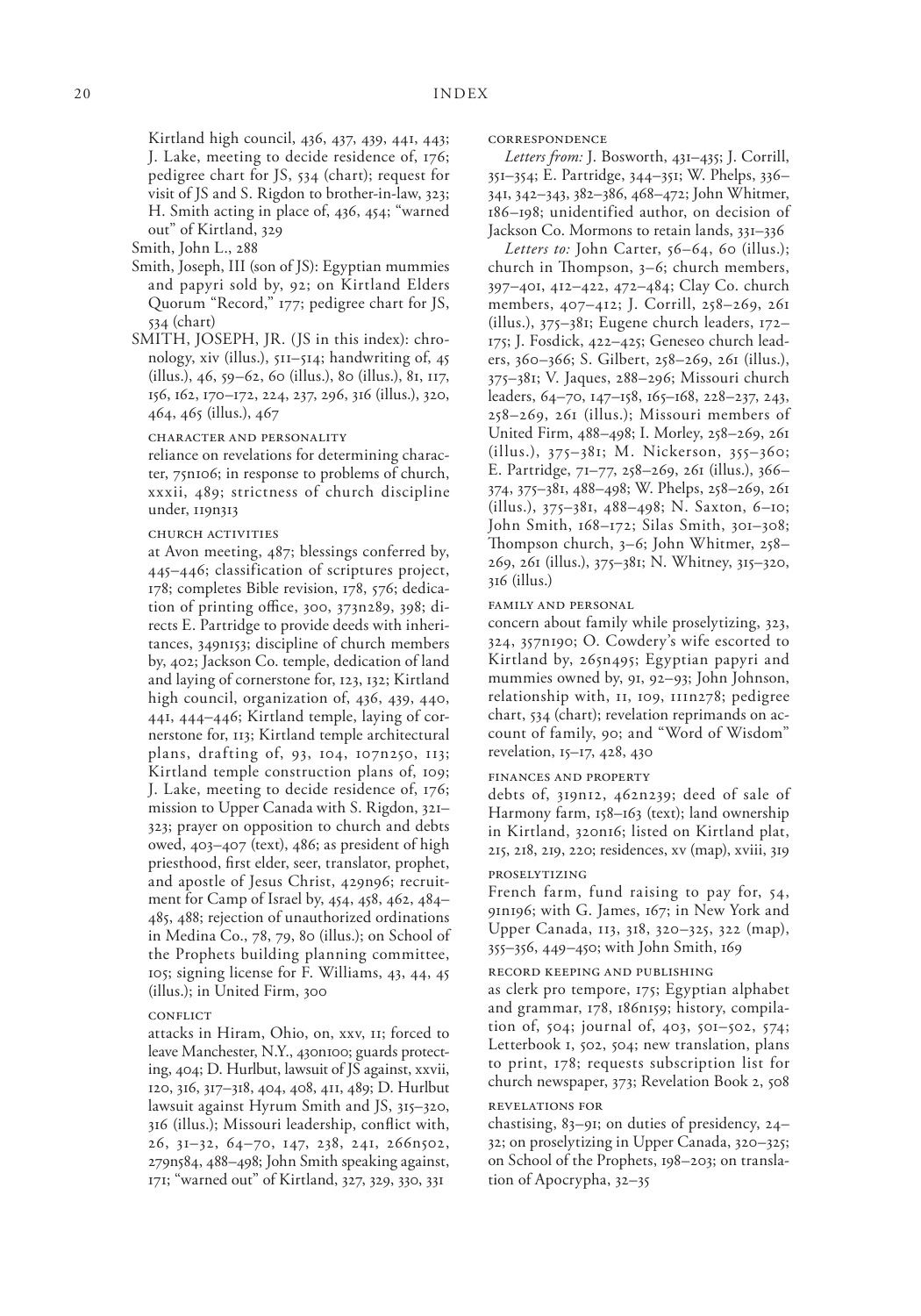### SMITH, JOSEPH, JR. (*continued*)

### spiritual experiences

angels appearing to, 27n162, 359, 429; angel's words to, 106n238; Leonid meteor shower, 359n202; obtaining of gold plates, 430n99; singing and speaking in tongues, 196n203; vision of degrees of afterlife glory, 361–366, 431–432; vision of plan for Kirtland temple, xxii–xxiii, 93; vision of Savior and angels, 39–40, 42–43

### travel and relocation

awaiting time to move to Zion, 265n494, 462n240; Missouri church visited by, 64; proselytizing in New York and Upper Canada, 113, 318, 320–325, 322 (map), 355–356, 449–450; residences, xv (map), xviii, 319

#### views and teachings

on authority, xx; on content of *The Evening and the Morning Star,* 157; on councils, 427, 429–430, 436, 437–438; on laying down one's life for Christ, 225n354; on modern-day revelation, 301– 308; on Mount Pleasant congregation, 358n201; on nature of Christ and of human beings, 85; opinion of D. Hurlbut, xxvi–xxvii, 116–117; on own writing abilities, 303n676, 356; on postage costs, 63–64; on publication of revelations, 493, 495; on record keeping, 504; on repentance, 9–10, 292–293, 398; on restorationism, 436; on retention of land in Jackson Co., 243n432, 268, 332, 367, 371–372, 374, 379, 456n199, 495; on revised plat of city of Zion, 246; on sacred texts missing from Bible, 34; on School of the Prophets, 104–105; on tribulation and chastisement, 292–293; on urban planning, 122n333

Smith, Joseph, Sr. (father of JS): blessing of JS and Samuel Smith by, 446; on Kirtland high council, 436, 438–439, 441, 443; new arrivals in Kirtland boarding with, 294; pedigree chart for JS, 534 (chart); proselytizing by, 169, 360; residences of, 27, 30, 319; visiting relatives in Stockholm, N.Y., 301; "warned out" of Kirtland, 327, 329, 331

Smith, Lucy Mack (mother of JS): autobiography of, 302, 574; on A. Coolbrith and M. Bailey, 294n635; Egyptian papyri and mummies of JS given to, 92; on Kirtland temple construction, 115n300; pedigree chart for JS, 534 (chart); on F. Williams farm, 30n190, 319n11

- Smith, Mary Bailey (sister-in-law of JS), 152n447, 294, 295n635, 534 (chart)
- Smith, Mary Duty (grandmother of JS), 302, 534 (chart)
- Smith, Samuel Harrison (brother of JS): id., 564; blessed by Joseph Smith Sr., 446; in Boston, 288, 294nn634–635, 368; on Kirtland high council, 436, 438, 441, 443, 446; listed on

Kirtland plat, 215, 216; marriage of, 152n447, 295n635; pedigree chart for JS, 534 (chart); proselytizing by, 288, 294nn634–635, 360; warned out" of Kirtland, 329, 331; on "Word of Wisdom" revelation, 452

Smith, Silas (uncle of JS): id., 565; baptism and move to Kirtland, 302; pedigree chart for JS, 534 (chart)

*Letter:* from JS, 301–308

- Smith, Sylvester: id., 565; on Camp of Israel, 401n471; on Kirtland high council, 436, 438, 441, 443; on migrations from Benson, 59; proselytizing by, 52, 321; "warned out" of Kirtland, 329, 331
- Smith, William B. (brother of JS): id., 565; listed on Kirtland plat, 218; ordination of, 117; pedigree chart for JS, 534 (chart); "warned out" of Kirtland, 327

Snow, Luther, 69n78

- Snow, Zerubbabel, 321, 356
- Solemn assembly, 65, 266n502

Sons of perdition, 155

- Spalding, Solomon, xxvi, 317, 404, 405n10, 408
- Speaking in tongues. *See* Gifts of the Spirit
- Spirit, gifts of. *See* Gifts of the Spirit

Spiritual manifestations, inappropriate, 4–5

- Springfield, Pa., 317, 449, 451
- Stake of Zion, 151
- Stanton, Daniel, 566 (id.), 66n64, 150, 353n172
- Staples, Abner F., 194n191
- *Star.* See *Evening and the Morning Star, The*
- Stark Co., Ohio, 169

Stephen (biblical figure), 372

- Stevens, R., 218
- Stevenson, Edward, 422nn64–65
- Stewardship: def., 72; leases vs. deeds of, 72–74, 76, 151, 379; letter from JS to E. Partridge on, 71–77, 151, 152–154, 349n153, 379n327; revelations regarding, 72, 76n114. *See also* Consecration; Inheritance in Zion

Stewart, Emily Smith, 315

- Stockholm, N.Y., 523 (id.), 52n296, 301–302
- Stoddard, Calvin W., 57, 327, 534 (chart)

Stone, 61n30

- Stone, Barton, 435n111
- Storey, Isaac, 567 (id.), 401, 402, 447
- Stow, Milton, 425
- Stratton, Hiram, 329, 331
- Strobridge, Richard Ransom, 359
- Strongsville, Ohio, 450, 452, 466
- Subscriptions, 70, 71, 82, 103, 105
- Sumner, Josiah, 471, 472n275
- Susquehanna Co., Pa., 156n473, 158, 160, 430n100 Swain, Rebecca, 90n188

#### T

Tanner, John, 15

Tannery (Kirtland, Ohio), 55–56

Smith, Lucy Woodruff, 315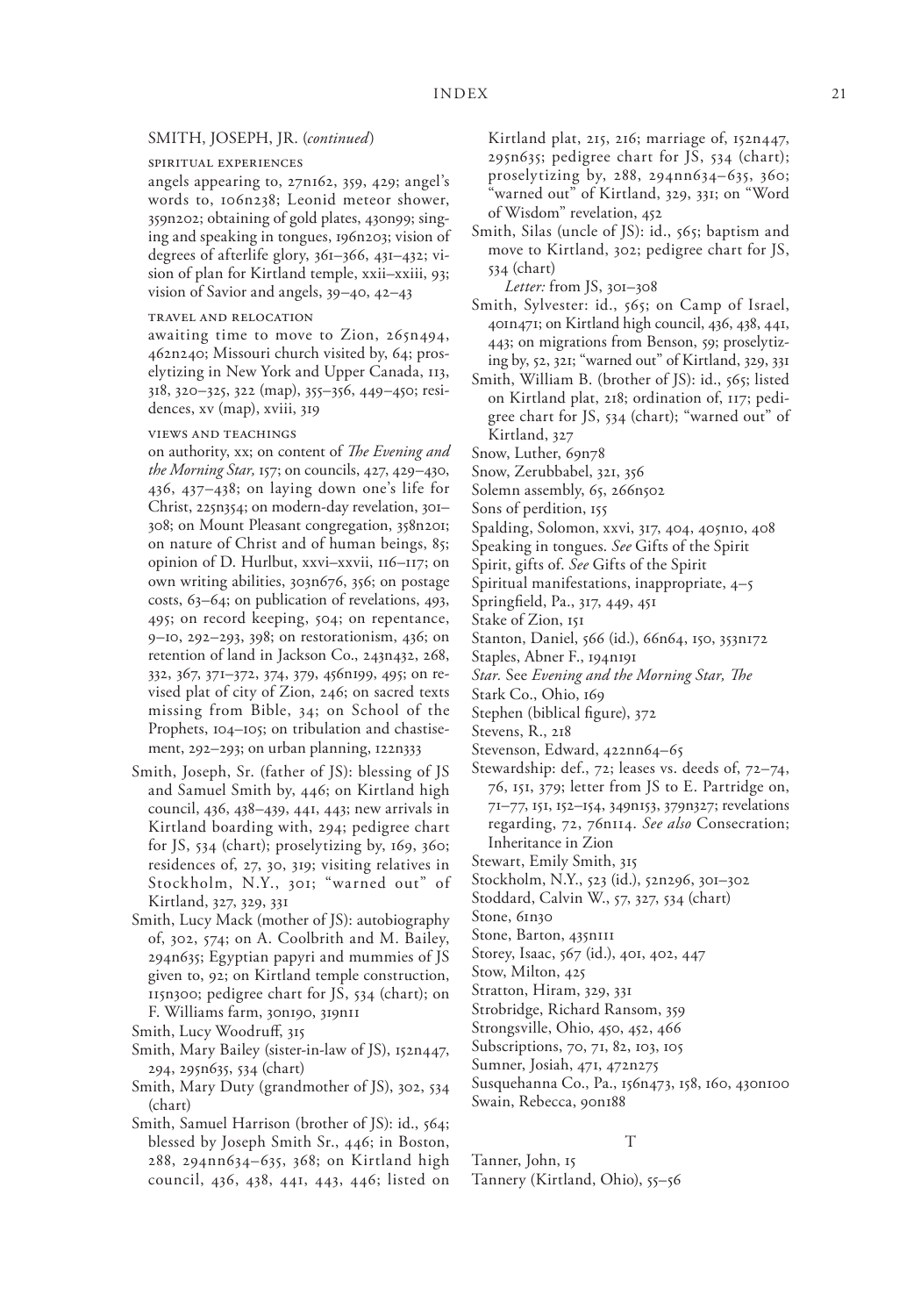Tarring and feathering, xxv, xxix, 11, 187, 193n188, 199, 221, 259, 291, 334

Taylor, John, 16, 304n688

Tea and coffee ("hot drinks"), 11–24

Teachers (priesthood officers): distinguished from priests, 129n369; licenses for, 463

Temperance movement, 12–14, 326

Temple: Gothic elements included in, 107n248, 143, 146, 276, 278

*Jackson Co., Mo.:* choir for, 142n400; compared to Kirtland temple plans, 277; dedication and laying of cornerstone for, 123, 132; never built because of opposition to church, 271; E. Partridge questions about plan of, 152n449, 296; plans for, 94–95, 121, 123, 124, 131–146, 134–139 (illus.), 143–144 (illus.), 146 (illus.), 147–148, 151, 152, 190n179, 197, 201–202; on plat of city of Zion, 123, 129–130; pulpits, 129n370, 141–142, 145, 274–275; revelations on, 132, 203–204; revised plans for, 269–287, 272– 273 (illus.), 281–287 (illus.), 296n643; School of the Prophets and, 199; seating capacity and population of city of Zion, 127n350; table for sacrament of the Lord's Supper in, 275; tithing for building of, 201

*Kirtland, Ohio:* id., 518; architectural uniqueness of, 107n248; assistance of New Portage church members in building, 426; choir for, 142n400; completed exterior (1907), 144 (illus.); completed exterior (late 1950s), 277 (illus.); completed interior (1907), 100 (illus.); construction of, 93–94, 105, 109, 113–115, 114 (illus.), 204, 207n277, 294, 357n191, 426; dimensions of, 104, 107; endowment with power and, 427n86; foundation of, 113, 114 (illus.); on French farm land, 108–109, 111n275; fund raising for, 103, 105, 113, 425n85, 450; J. Lake assisting in building of, 175; plans for, xxii–xxiii, 91–98, 96–102 (illus.), 107n250, 132, 133n387, 144 (illus.); revelations regarding, xxii–xxiii, 93, 94, 95, 102–104, 105–108, 113, 121, 202n243, 203, 209; United Firm planning for, 36n224

"Ten Thousand, the," 471

- Thayer, Ezra: id., 567; case against C. Hodges, 446–448; French farm purchase, negotiation of, 47, 48–50, 54; tannery purchase, negotiation of, 55–56; "warned out" of Kirtland, 327
- Thompson, Ohio: id., 3, 524; D. Hurlbut in, 119, 120; letter to church in, 3–6; proselytizing in, 51 Thompson, Robert B., 505
- 
- Timber branch (Whitmer settlement, Kaw Township, Mo.), 190, 198

*Times and Seasons,* 19

- Tippets, John, 461n234
- Tippets, Joseph, 461n234
- Tobacco, 11–24

Tongues, speaking in. *See* Gifts of the Spirit

- Translation: knowledge of contents of Book of Mormon prior to, 428, 430; JS as seer, translator, and prophet, 429n96; transgressions of JS when translating Book of Mormon, 428, 430. *See also* Bible—JS Bible revision
- Traveling high council. *See* Quorum of the Twelve Apostles

Treadwell, Allan, 159

Treadwell, Samuel, 159n489

Trent, Council of (1546), 33

Tryon, Thomas, 22n125

Tullidge, Edward, 289n604

Type metal, 410, 496–497

#### U

- United Firm: def., 36, 110n270, 298; all members of considered one, 155; bond of, 37n234; debts of members of, 319n12, 403, 485–486; dissolution of, 496n358; formal organization of, 110n270; high priests generally admitted to, 109n264; John Johnson admitted to, 37n228, 109, 110, 111–112; letter from JS to Missouri members of, 488–498; Literary Firm made up of members of, 149n424; minutes for, 38; planning for city of Zion and Kirtland temple, 36n224; power of agency between branches of, 151; prayer for safety and solvency of, 403–407; printing office in Kirtland set up by, 266n505, 297–301; revelations on, 35–37, 38, 67, 111–112; F. Williams admitted to, 37. *See also specific members*
- United States: Declaration of Independence, 194n189, 415, 417n57; A. Jackson petitioned by Mormons, 379n322, 382, 384n357, 389n380, 408, 409–410, 493; Land Ordinance of 1785, 122, 124n341; law of God compared to law of, 413– 422; Missouri, federal land sales in, 69n79; Mormons as friends of, 267; as promised land for American Indians, 8; revelation encouraging obedience to law and constitution of, 224– 225; revelation of coming war in, 8; JS proposal to print paper in favor of government of, 267, 373, 406n16

Upper Canada. *See* Canada

- *Upper Missouri Advertiser* (Independence), 297
- *Upper Missouri Enquirer* (Liberty), 267n507, 471n272

### V

Van Buren Co., Mo., 524 (id.), 337, 341, 383

Virgins, parable of ten, 379

Visions. *See* Gifts of the Spirit—Visions Voce, P., 217

### W

Wait, Truman, 567 (id.), 447 Walker, George, 505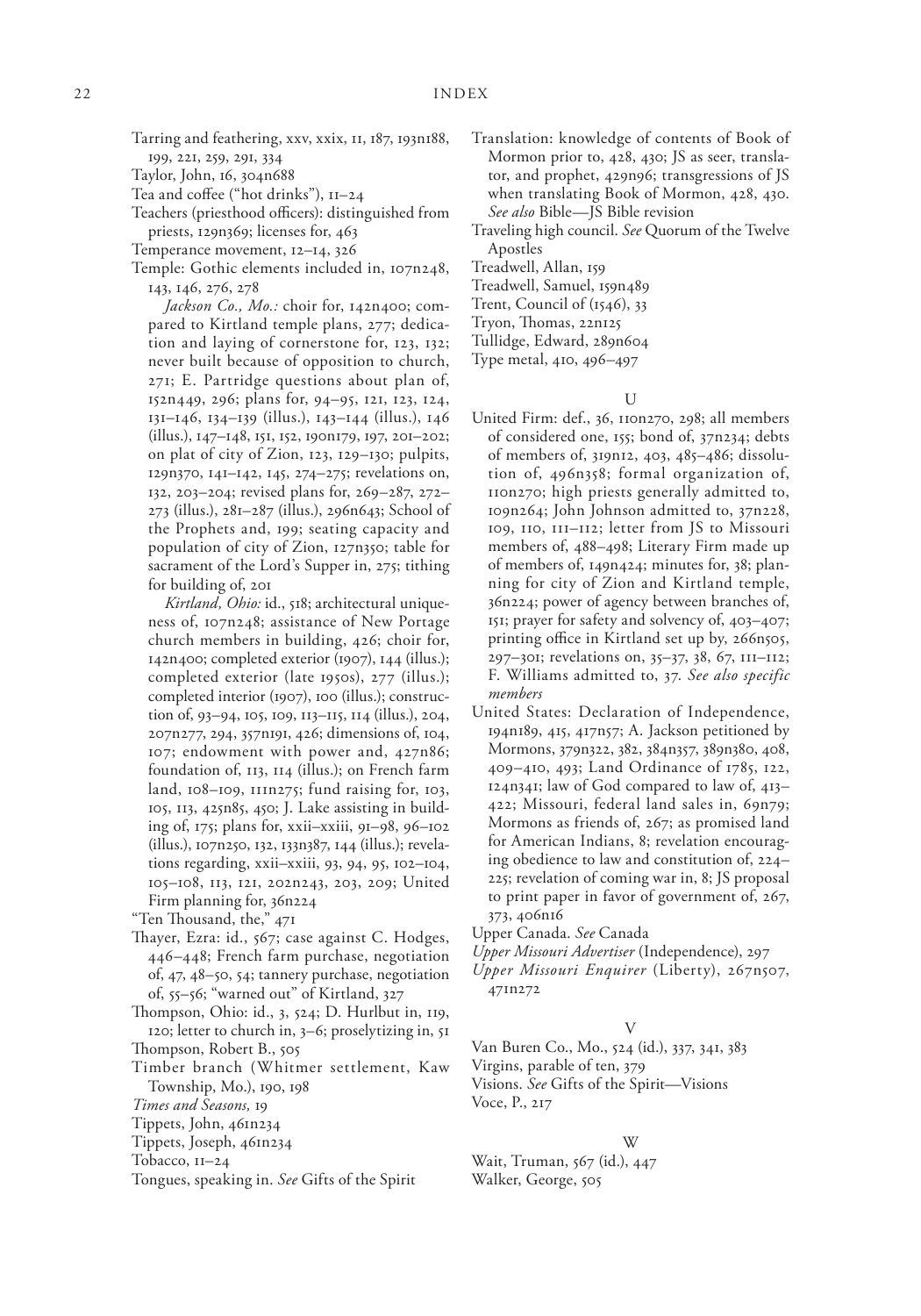- Waller, Zacheriah, 194n193
- Walnut Farm, Mo., 187–188, 197, 198n210
- Walworth, Ashbel W., 167
- Ward, Christian, 160, 163
- "Warning out," 325–331
- Warrants: peace warrants, 345, 348n149, 349nn155– 156, 411; "warning out" certain church members from Kirtland, 325–331, 330 (illus.)
- Warsaw, N.Y., 524 (id.), 51, 237, 295
- Watt, George D., 574
- Wells, Robert W.: advice on D. Dunklin petition, 348n149, 407n19; at attempted court of inquiry, 410n35, 468, 470; Missouri church leaders employing, 489, 494
- Welton, Micah Baldwin: baptism of, 169; invalid ordination of, 79–81; proselytizing by, 77, 79n126, 169
- *Western Monitor* (Fayette, Mo.), 194n195, 259
- Westfield, N.Y., 51n292
- Weston, Samuel, 194n191, 194n193, 336, 349n155
- Whippings: of church members in Jackson Co., 333, 336, 337, 339, 341, 371, 469, 471n275; Missouri church leaders willing to submit to, 187, 239n409, 262n42
- Whiteside, Alexander, 329, 331
- Whiting, William, 354n172, 376n301
- Whitlock, Harvey Gilman: id., 567; asking for forgiveness and seeking unity with Kirtland church, 66n64; signatory to agreement pledging Mormons would leave Jackson Co., 194; "warned out" of Kirtland, 326
- Whitmer, Christian, 568 (id.), 150, 370
- Whitmer, David: id., 568; on boasting of church members in Jackson Co., xxviii n45, 193, 241n422; as leader of third branch of church in Jackson Co., 190, 198; letters to Kirtland church leaders, 66n64, 166; listed on Kirtland plat, 219; proselytizing in New Portage, 425
- Whitmer, Jacob, 354n172
- Whitmer, John: id., 568; clerkship of, 196; conflict with Kirtland church leaders, 66n64; handwriting of, 459; Missouri church leaders offer lives, 187, 239n409, 262n472; notarization of deed of sale of Harmony farm of JS and ES, 159; opposition to church in Jackson Co. and, 186–198, 238–243, 258–269, 357n196, 383n355; on plat for city of Zion and plans for Jackson Co. temple, 124; printing and publishing responsibilities of, 297; Revelation Book 1 and, 85, 459; signatory to agreement pledging Mormons would leave Jackson Co., 194; in United Firm, 36, 300n664; on visit of Kirtland church leaders to Missouri, 64; "warned out" of Kirtland, 327
	- *Letters:* from O. Cowdery, 225n349, 238–243; from JS, 258–269, 261 (illus.), 375–381; to O. Cowdery and JS, 186–198, 240n411, 378n319; to Kirtland church leaders, 66n64
- Whitmer, Peter, Jr., 569 (id.), 66n64, 194
- Whitmer, Peter, Sr., 569 (id.)
- Whitmer settlement, Kaw Township, Mo. (Timber branch), 190, 198
- Whitney, Helen Mar Kimball, 16
- Whitney, Horace, 90n194
- Whitney, Jacob, 376n301
- Whitney, John, 90n194
- Whitney, Mary Jane, 24, 83, 321
- Whitney, Newel Kimball: id., 569; agent to be appointed by, 30; as bishop, 109, 401; debts incurred in procuring goods for store, 154, 485, 486nn312–313, 494n349; discipline of church members for making negative comments about, 401, 402; documents kept by, 24, 83, 85; as French farm agent, 109–112, 203n250, 208; handwriting of, 208; Kirtland plat emendations written by, 208, 209; J. Lake, meeting to decide residence of, 176; landholdings in Kirtland, 208; listed on Kirtland plat, 219; Missouri church and, 4, 64, 67; power of agency between branches of United Firm and, 151; prayer on opposition to church and debts owed, 403–407 (text), 486; School of the Prophets held above store of, 81; John Smith disciplined by, 169, 170, 171n37, 173, 174–175; JS activities in store of, xviii–xix, 12, 13 (illus.); in United Firm, 54, 300. *See also* N. K. Whitney & Co. white store
	- *Letter:* from JS, 315–320, 316 (illus.)

*Revelations for:* on care for poor, 154n461; on managing French farm, 110–112; on nature of Christ and human beings, 83–91; on search for agent, 24–32

- Whitney, Orson, 90n194
- Whitney, Sarah, 90n194
- 
- Wight, Lyman: id., 570; at Avon meeting, 487; enthusiasm for Camp of Israel, 457n203; letter asking for forgiveness and seeking unity with Kirtland church, 66n64; ordination of John Smith by, 169n15; recruitment for Camp of Israel by, 454, 458, 462, 485, 495; reordination of Z. Peterson by, 156n472; signatory to agreement pledging Mormons would leave Jackson Co., 194; traveling to Kirtland, 453–457, 458, 484, 488, 490, 497
- Williams, Ezra Granger, 43, 90n188
- WILLIAMS, FREDERICK GRANGER: id., 570; handwriting of, 3, 6, 10, 11, 24, 32, 35, 38, 39, 43, 46, 50, 55, 56, 60 (illus.), 64, 70, 81, 83, 88 (illus.), 91, 102, 108, 121, 131, 147, 165, 168, 172, 175, 176, 198, 203, 208, 221, 228, 243, 269, 288, 297, 366, 375, 386, 407, 501, 502, 503, 504, 506, 507, 508, 509, 573

church activities

brickyard, oversight of, 55, 56; classification of scriptures project, 176, 177, 178, 179; counselor to